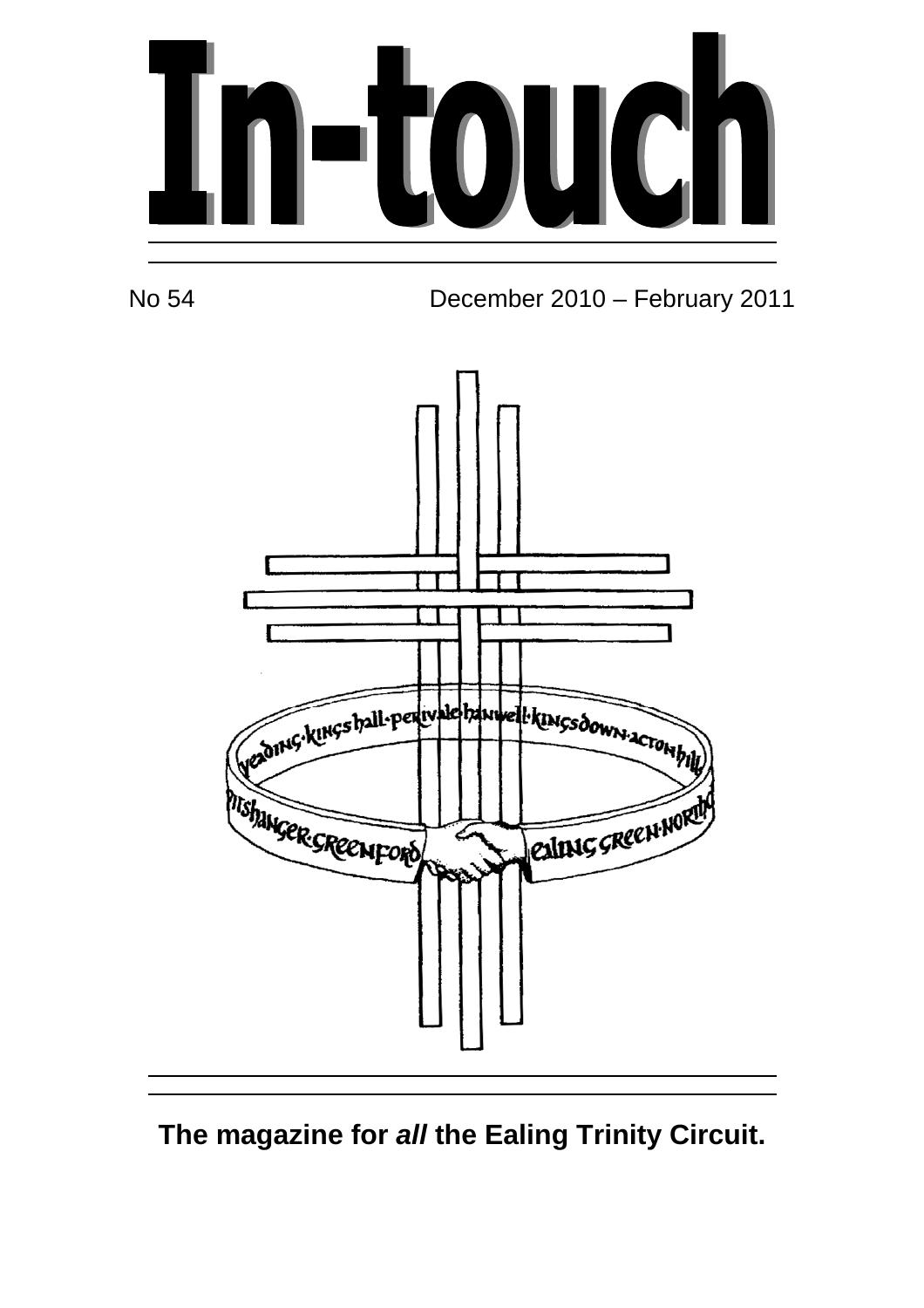# IN THIS ISSUE

|                                                                          | Page |
|--------------------------------------------------------------------------|------|
| • From the Superintendent                                                | 3    |
| • Just an ordinary coffee shop – Rev Michaela Youngson                   | 4    |
| Being Together? Belonging Together? – Rev Jenny Impey                    | 5    |
| • Women's Network (1)                                                    | 8    |
| • 2011 Year of the Bible                                                 | 8    |
| • From the Circuit Meeting                                               | 9    |
| • News from Street Ministry – Rachel Kamara                              | 10   |
| • Women's Network (2) – Blossom Jackson                                  | 11   |
| Ealing Churches Winter Shelter for the Homeless<br><b>Mary Blackwell</b> | 13   |
| Speaking out on Global Poverty - Blossom Jackson                         | 14   |
| The Byways of Methodism - Gerald Barton                                  | 16   |
| Millennium Development Goals - Gerald Barton<br>$\bullet$                | 19   |
| • 'Parsons I have known' – from Anita Oji                                | 21   |
| On being a Leader and being Led – Gerald Barton                          | 22   |
| A Prayer for Christmas                                                   | 22   |
| <b>Christmas Services around the Circuit</b>                             | 23   |
| <b>Circuit Directory Update</b>                                          | 24   |
| <b>Forthcoming Events</b>                                                | 24   |

Front Cover designed by Marion Narain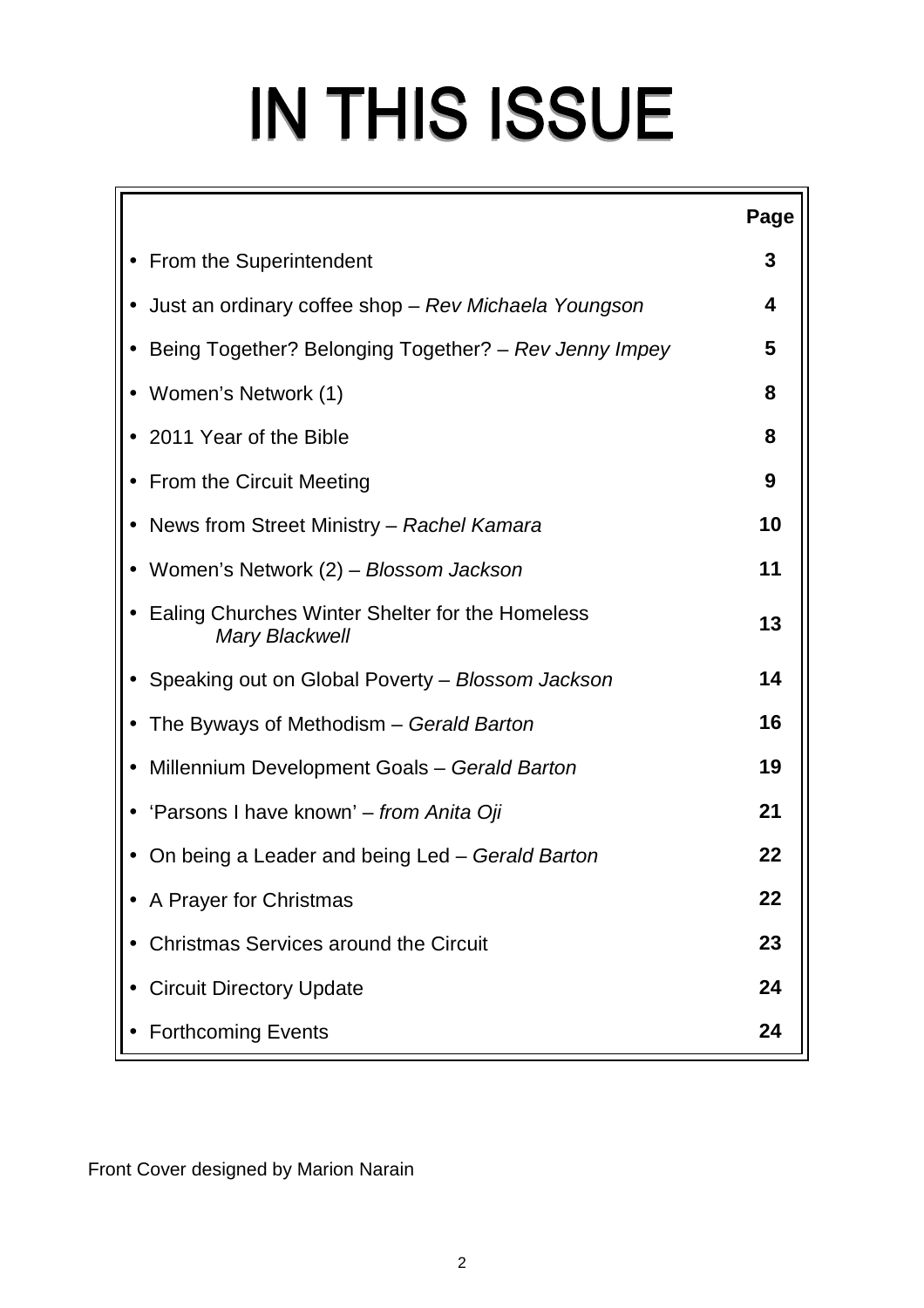## **From the Superintendent**

Dear Friends,

Where do you find refreshment and spend time with friends? Many of us would answer that we find refreshment and friendship in the Church and we are surprised that other people don't want to share in the joys we have. Our spirits are fed through worship and through the fellowship of a coffee after the service or perhaps at a faith lunch or prayer breakfast.

We gather around tables, ask about each other's health and perhaps talk about our faith and other things that matter to us.

Jesus understood the benefits of sharing with people over food and a drink. The Gospels are full of stories of banquets and meals, parties, weddings and suppers. Some of these take place in special places, others in the ordinary places where people bump into each other in the daily tasks of getting on with life.

My favourite story of Jesus sharing a conversation in such an ordinary place is found in John 4. Jesus meets a woman by a well – what could be more ordinary? Yet it is not such a simple story. In this encounter barriers of race, gender and prejudice are crossed and Jesus helps the woman to feel valued. Their conversation becomes theological – they talk about God, particularly where to worship. Through this meeting, her life is changed and the people in her village meet Jesus and are transformed as well.

It would be great if lots more people came into our churches but perhaps we can learn from Jesus. He did not ask people to meet him in a special place, he spent time where they were, in the market place, in the town square, in the village street.

For a lot of people Jacob's well in John 4 would be a coffee shop – a place of meeting and reflection. I offer you the following poem – can we bring refreshment to people where they want to be? How can we show God's love in the ordinary and everyday places?

May God bless you and bring you refreshment.

Nihach

Michaela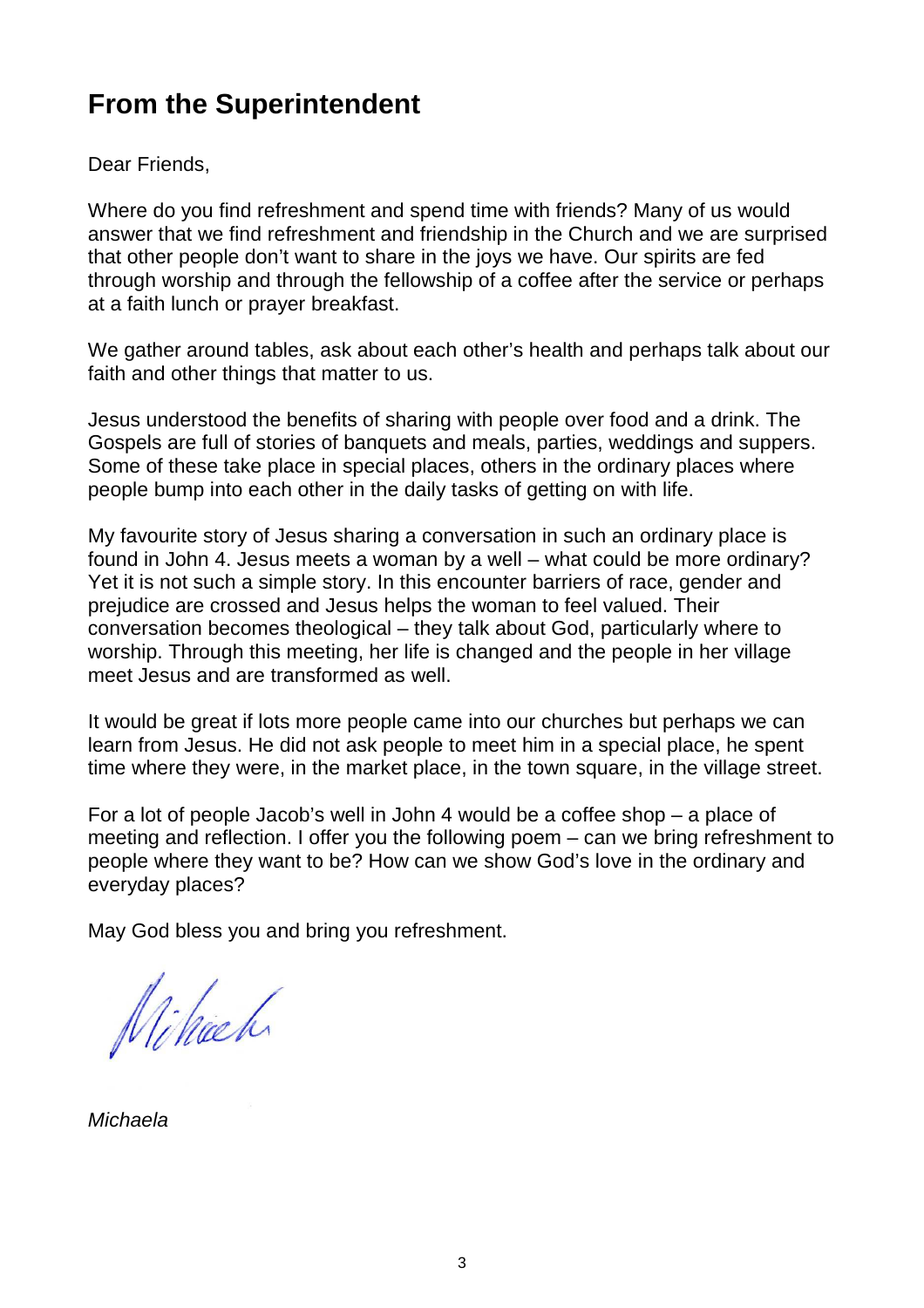## **Just an ordinary coffee shop**

Balancing precariously,

poised and promising a particular kind of refreshment, are the two cappuccinos and three lattes on my tray.

This is my well,

this the place of encounter, gossip, thirst-quenching friendship and rippling laughter.

This is a wishing well,

where good wishes are offered as an acceptable cover for the 'I love you' that is deeply meant.

This is a communal well, where chance encounters rub shoulders with planned meetings and happy coincidences.

This is a being well, not a place for doing, for actions and deadlines looming, the space offers well-being in a crazy world.

This is no special well,

just an ordinary coffee shop, one of dozens in this town, but in the encounter I am transformed.

This is a sacred well,

in the laughter, the tears, the sharing and departing, the rituals of embodied human living are practiced.

I make it safely to our table and

the predictable pattern begins; creamy foam licked from a spoon and in the encounter with the apparently mundane I meet the divine.



Michaela Youngson (first published in The Weaver, the Word and Wisdom)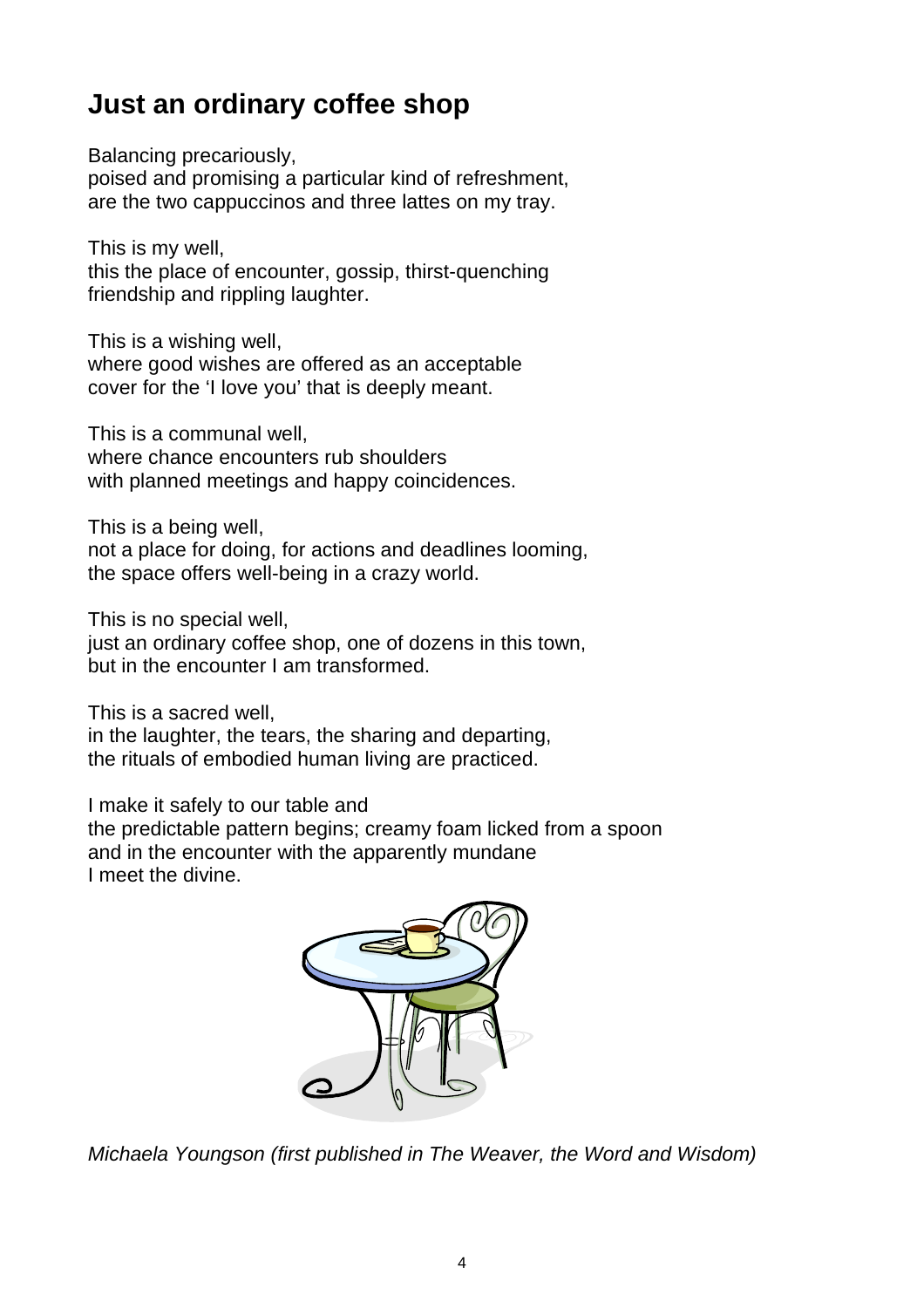## **Better Together? Belonging Together?**

This is the address given by Rev Jenny Impey, Co-Chair of the London District to the **District Synod** on Saturday 11th Sept 2010.



I once caused quite a stir. I was the preacher at the town's ecumenical week of prayer for Christian Unity. Most of the churches were represented, most of the clergy present and I began by saying that to pray for Christian Unity was heretical. It certainly got their attention and they continued to buzz long after the sermon had finished.

I'm no longer as convinced as I was by the truth of the statement but it arose out of a frustration that the only time the churches really got together was to pray for Christian unity – the unity that Christ prayed for, the unity that the writer to the Ephesians declares - **we are all one**. Simply to pray for unity suddenly seemed cheap and easy when what was really needed was the building of strong relationships across the denominations which would enable us to be a force for good in the town as we sought to be good news and to make a difference for Christ. In Christ we **already are one, we are already are united. We belong together.**

As we reflected on this synod we'd originally called it Better Together? (with a question mark!). It seemed important to us to give over much of the time to reflecting on the District review together. But Better Together suggests a focus on what we do together and almost subconsciously the theme became Belonging Together as it embraced not only the review of the District, but our relationship with the Conference, with the City and with ecumenical and interfaith partners. A stronger phrase that is concerned much more about the quality of our relationships and the way in which our words and actions impact on others.

Belonging Together is a fact. There is one body and one Spirit, just as we were called to the one hope of our calling. We belong together whether or not we acknowledge it; whether or not we notice it, whether or not we act on it – for better for worse, for richer for poorer. It is the quality of those

relationships and the actions that flow from them that determine whether we are or will be better together!

The London District was born 4 years ago. Do you remember the fanfare? The packed Central Hall? The joyful Ghanaian Choir? The exquisite Korean dancers? (If you don't, thank you for joining us, and for bringing your questions and your challenges to us as you help us to develop the story)

What about the crosses which were given to representatives of each of the churches in the District and which are still given prominent place in the vast majority of our churches? A sign

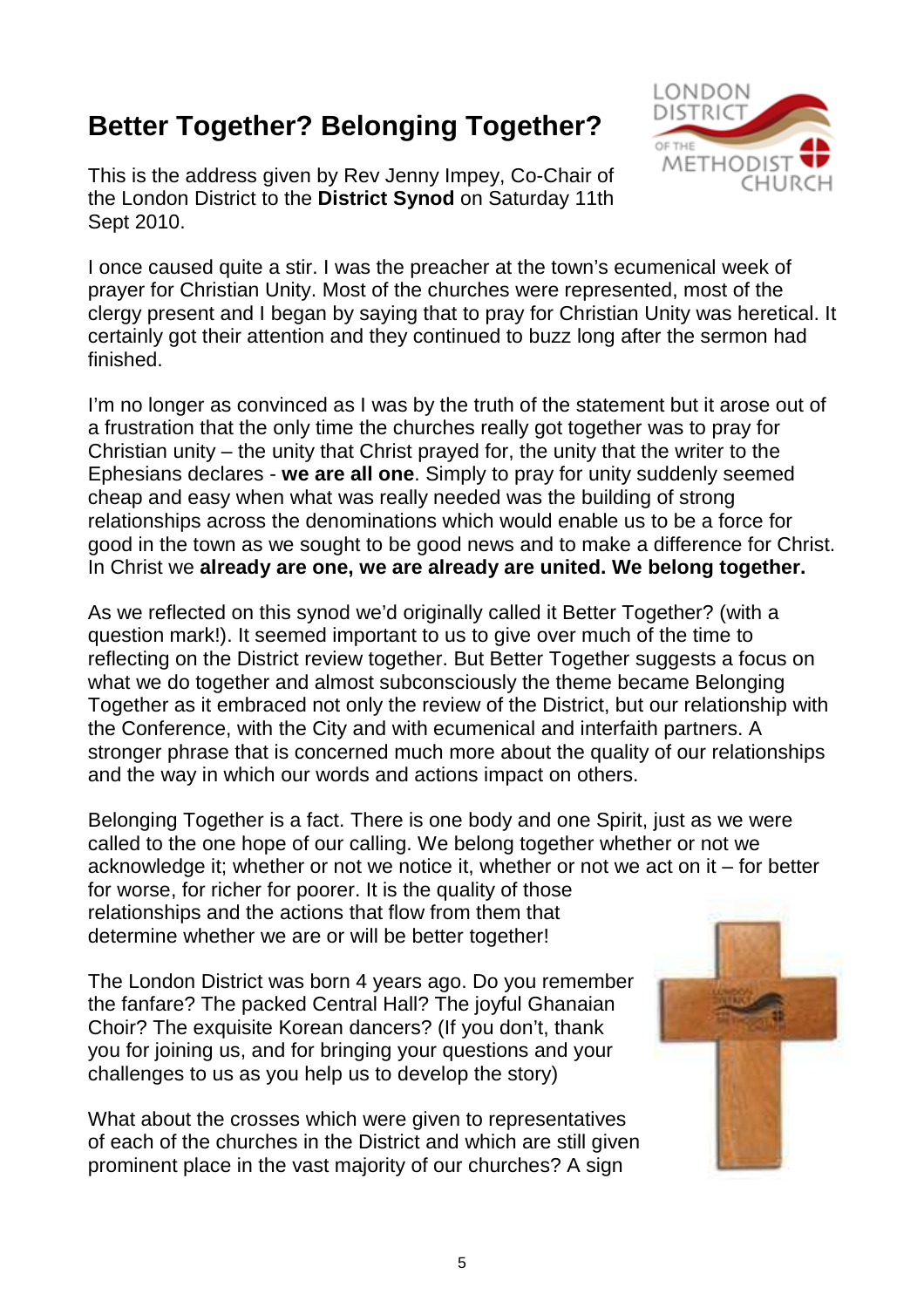of our belonging together in Christ.

And what about the story book? That visible sign of our commitment to one another, as representatives of each circuit prepared their page of the book and brought them forward to be bound together as we inaugurated this District.

We belong together and since that day countless links have been generated across the district as we have travelled around and told our stories – for good or for ill. We belong together for better or for worse and this global city is impacted by those relationships.



We gather on the anniversary of 9/11. A day that was devastating to individuals and impacted personally on many thousands of people. A day that has shaped subsequent history and highlighted the impact our words and actions and relationships have across the world. A day that continues to evoke strong reaction and highlights the way in which the actions of a thoughtless few can have ripples across the world. Over the last few days all the media focus seems to have been on one small church of 50 members in Florida (see footnote). One pastor, 50 members, dangerous publicity and the world is on edge. If only it were that easy to get good news into the press! Our words and actions are capable of changing the world.



We belong together, but will we make choices and build relationships that make us better together?

For me the world seems to have shrunk since the London District came into being. Barely a day goes by when there is not something in the news headlines that causes me to pray for individuals around the District.

When I hear of earthquakes in New Zealand, my thoughts are with Roger and Carole Wiig. Of course they are in the North but the school where Hamish and Anne Galloway live is in the heart of Christchurch.

When I hear of flooding in Pakistan and attend a welcome service in Richmond and Hounslow we pray for our brother and colleague Kaleem John.

What happens around the world profoundly impacts

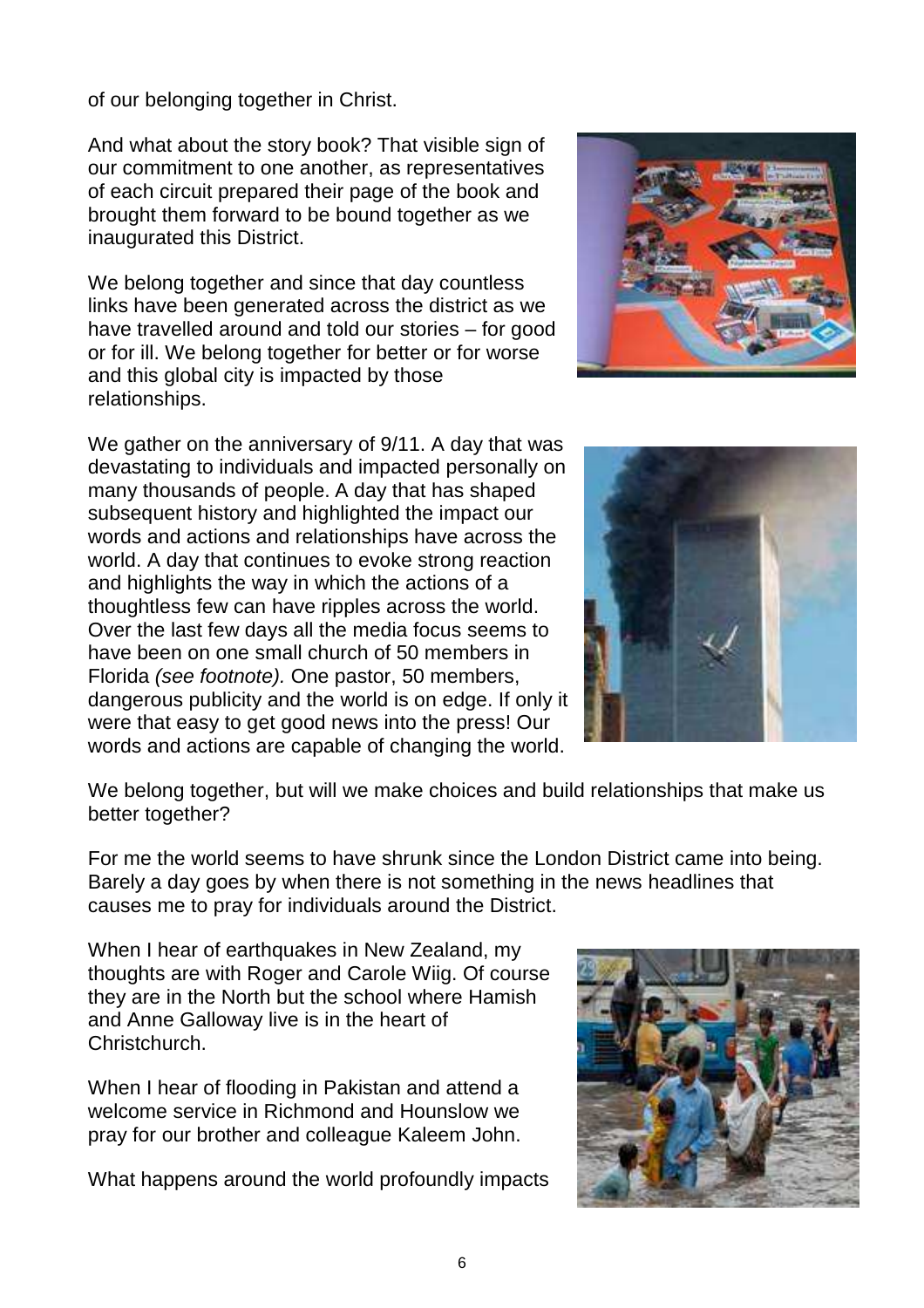the life of the London District as families and friends

 and relatives are caught up in it all. What happens in the life of our District and in the life of the Connexion no less profoundly affects the life of the world and our relationships with others at a local level. As the Chief Rabbi said in his Rosh Ha Shannah message – we all have a part to play in writing the script

The Methodist Church is regrouping for mission and each and every circuit, and now each and every district is being asked to make choices about how we will relate to one another and to the areas in which we live and work. What are the relationships that need to be built, what are the difficult choices that have to be made so that we might indeed be better together and make a greater difference in our



communities? Today's synod is the beginning of the next stage on our District journey. Others brought the District into being. Others set up the structures and confirmed the recommendations. Now we have choices to make. What will our belonging together mean? What is our vision for the District today? How will we develop the relationships between us in ways that will help to build up the body of Christ in love and equip the saints for ministry? Who will be our partners on the journey?

The choices we make as we engage with one another today and in the coming days will shape the next chapter in our history.

For the truth is: District is us! The 23,000 members, 247 churches and 40 circuits are the District. (Did you know there are 23,000 Bus drivers in London – the same number as Methodists – if ever I think there are only a few of us, the sight of a red London bus reminds me we can still make a difference! ) We belong together – dare we speak the truth in love to each other and grow together as we build even stronger relationships with one another and with our partners as we seek to play our part, alongside all who are willing to work with us, in being good news for this global city and beyond?



#### **The District is Us!**

#### **Footnote**

This comment is a reference to plans by Pastor Terry Jones of the small, nondenominational Christian Dove Outreach Center in Gainsville, Florida to burn copies of the Qur'an on the  $9<sup>th</sup>$  anniversary of the  $9/11$  attacks (dubbed by Jones 'International Burn a Koran Day'). Widely condemned by political and religious leaders, Jones ultimately declared, on September 11th "We will definitely not burn the Qur'an... Not today, not ever."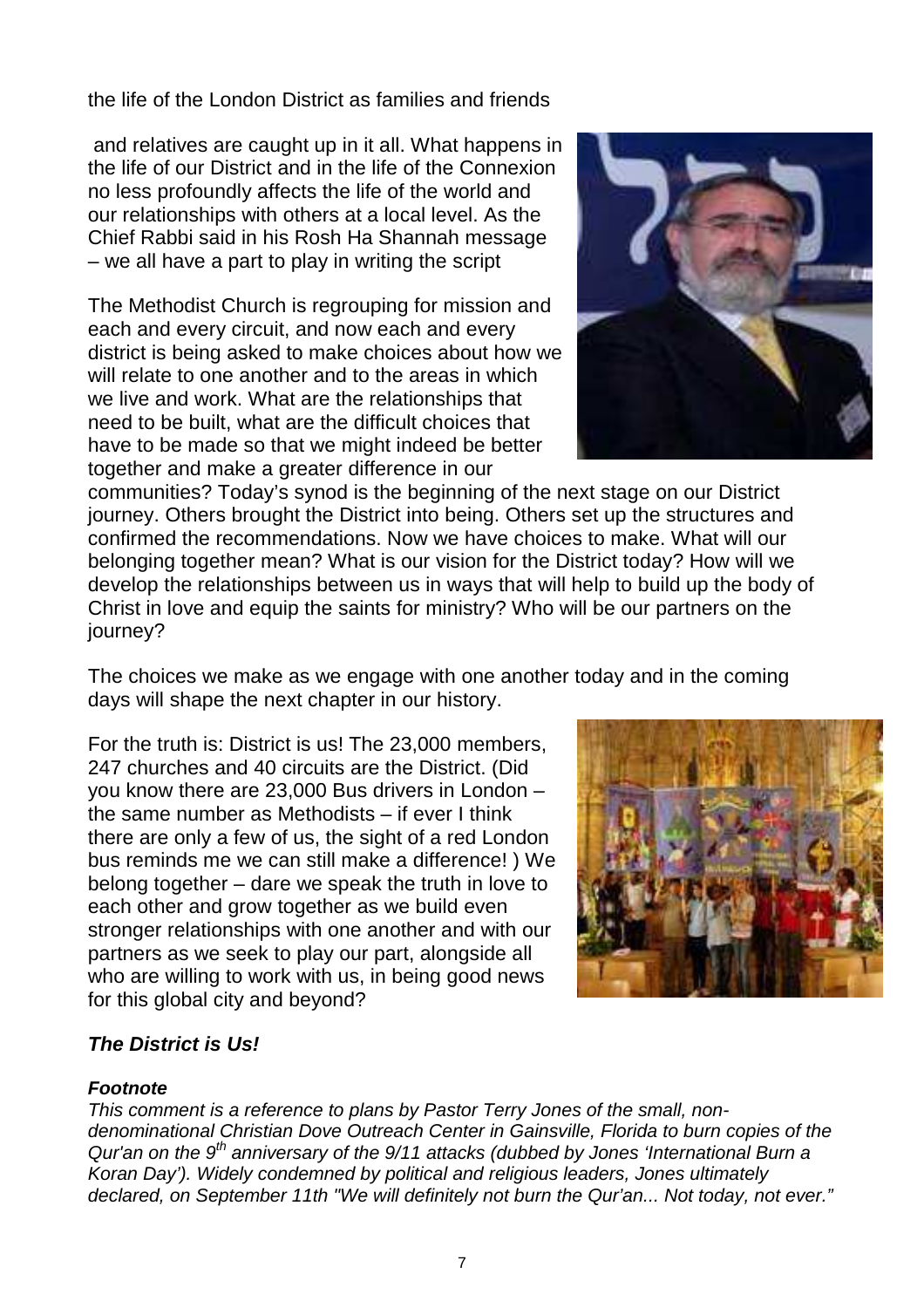## **Women's Network (1)**

Rev Femi Cole Njie has completed her two year term of office as the Women's Network President for the London District. Because there were no nominations to take over the role, the District Executive meeting in July decided that Femi would continue in her role as President for this year.

Unfortunately the Network Vice-President died in 2009 after a short illness and there were no nominations to fill the vacancy until recently.

At the District meeting on 29<sup>th</sup> September members unanimously elected Blossom Jackson, Ealing Trinity's Network representative, as Vice-Chairman and President elect 2011 - 2013. Blossom considers it an honour to offer service in this role and is humbled that members should have faith in asking her to take on Femi's mantle.

Our congratulations go to Blossom on her election, and she asks for our prayers and support as she takes on her new role. Blossom has a profound belief that Network could become another powerful force for spiritual growth in the church through all its objectives.

It is anticipated that there will be a commissioning service will take place next year most probably at Hinde Street Methodist Church.

## **2011 - Year of the Bible**

Throughout 2011 the Methodist Church is encouraging churches and individuals to deepen their discipleship by focusing on the Bible. This particular year marks the 400th anniversary of the King James Bible (aka the Authorised Version) which brought the Scripture to people in English and, when read aloud, had a dramatic effect on church attendance and people's lives.

What better opportunity then to celebrate Scripture as a gift from God and take up the challenge of encouraging people to engaging with it in fresh, life-changing ways to become effective disciples of Jesus Christ in the 21st century. We want people to live Bible lives with confidence and compassion in their relationships, workplaces and communities.

For more information, visit the Deepening Discipleship 2011 year of the Bible website at www.deepeningdiscipleship.org.uk.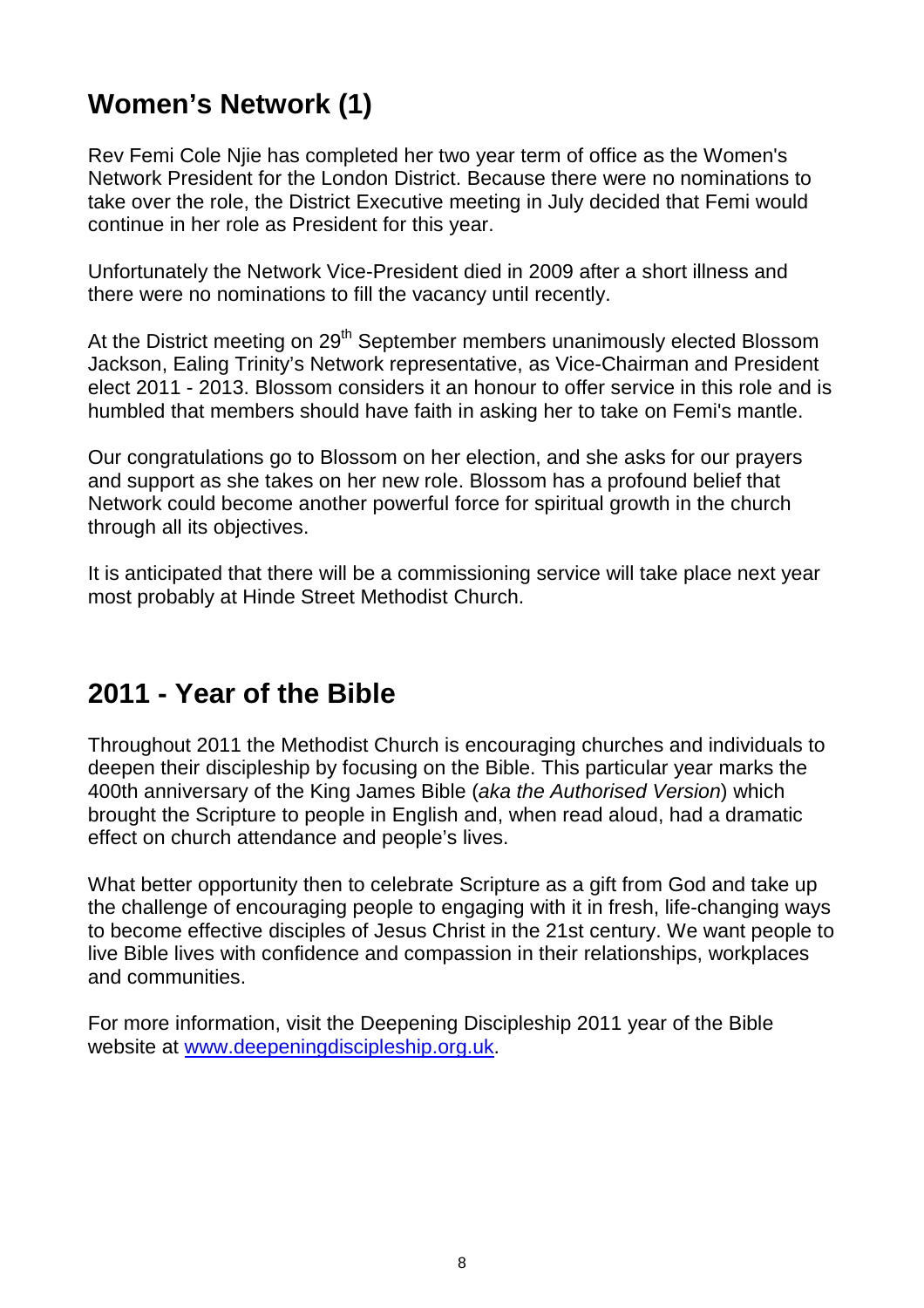## **From the Circuit Meeting**

The most recent Circuit Meeting was held on 14<sup>th</sup> September at Hanwell.

In the last edition of In-touch, it was reported that the budget for the 2010/11 connexional year had been agreed by the Circuit Meeting although at that time only 5 churches had responded to Peter Green's request for assessments. Whilst the number responding had risen to 9, it has emerged that not all churches had managed to pay their promised assessments for last year. As a result, a deficit of about 10% was emerging (about £24,000). A general request was made to churches to increase their offers if they were able to do so.

The exercise to obtain valuations for Moullin House, King's Hall and the Circuit's 'redundant' manses is well in hand, but not yet complete. Because of this, it has not been possible to develop firm proposals for each property. However, the caterers at Moullin, Hallmark Catering, have indicated that the kitchens at the House do not meet current environmental health standards. It is estimated that it will cost £18 – 20,000 to rectify the problems. The Circuit voted to underwrite the cost of the necessary work.

Following the success of the Circuit Lent course this year, it will be repeated at the western end of the Circuit, probably during Advent. Dates have not been finalised, but sessions are planned at Northolt on Wednesday evenings and at Greenford on Thursday mornings. Also, the recent Circuit membership classes were well attended and a number of people – both young and older, had become members as a result.

Hanwell is participating in an ecumenical project to provide Winter Night Shelters in Ealing during the winter months (January – March). There was to be an Information Evening about the project at St Christopher's Church in Hanwell on 13<sup>th</sup> October.

The meeting was informed that the Circuit Choir was to have its first meeting on 23<sup>rd</sup> September at Kingsdown and will sing at the ecumenical service at Pitshanger on 28<sup>th</sup> November at 6.30pm. All churches around the Circuit were invited to join the service.

Jarel Robinson-Brown has commenced ministerial training at Wesley College, Cambridge. In addition Joy Barrow, one of the Circuit's local preachers has transferred to the Harrow & Hillingdon Circuit. The Meeting sent their good wishes to both Jarel and Joy.

The next Circuit Meeting will be on 10<sup>th</sup> March at Northolt. There will also be an Extraordinary Circuit Meeting in November (date to be announced) to discuss the future of Moullin House.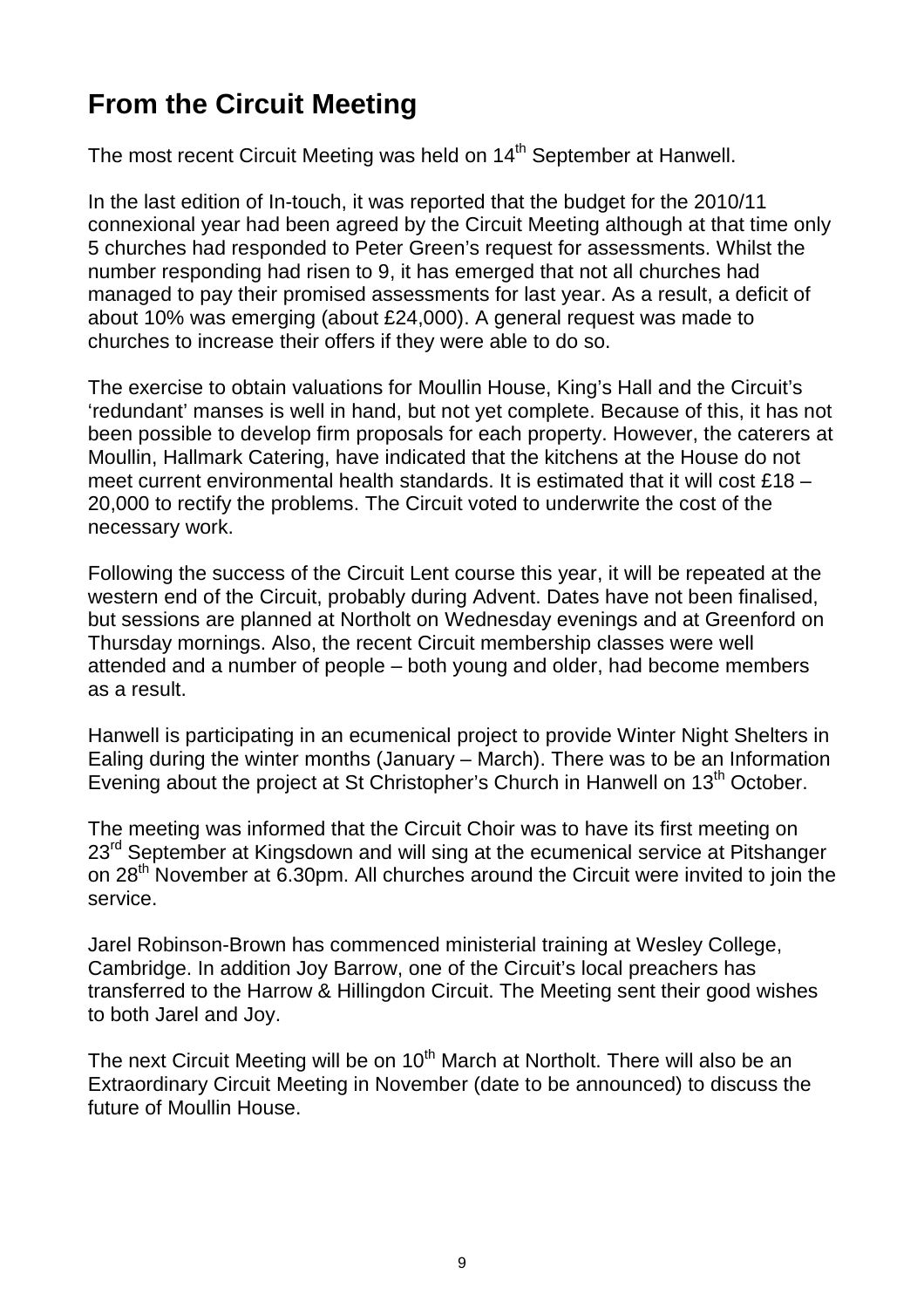## **News from Street Ministry at West Ealing between the Library and Sainsbury's**

#### Rachel Kamara

It has been a while now since we gave an update of this Ministry. Thanks for all those who have been praying for this team. We miss our leader Yorke who started this Ministry but has moved to Bristol.

We still meet on Saturday mornings. The morning starts with the experience from one of our team mates – Hong Syms from Hanwell Methodist Church. She walks and travels around the area in the presence of the Lord. She sees all ages, able and disabled come from the library with books and some reading newspapers. Some come from Sainsbury carrying their shopping and some leave on bicycles. She prays for and speaks with a few. The rest of the team, Ulla Sovio, Martha White, John Collier - all from South Hanwell Baptist, meet at Burger King, have some refreshment and share experiences of the week through scripture or testimonies. We leave at 11.30am for the streets.

It is such an experience that we do not want to miss a Saturday. Even in the absence of any member there is always someone there. We have made so many friends, to name a few an elderly lady called Maureen who used to sit outside when there were benches but now waits inside Sainsbury. She always looks forward to seeing us. Arpie, another lady who has even spoken to some of those we minister to encouraging them to take heed to our message. Michael, who is always around when we get to the street. We are out there to make friends and share the good news to as many as we can and at times they request prayers.

For some time now we have prayer walked through the farmers market, thanking God for the farmers who are serving the community and also for the work of the Salvation Army. Often we get visitors from churches overseas who join us in the ministry. Not long ago we had some friends from Lake View Baptist Church, Auburn, USA. Their presence allowed us to have a large team and we spread up to Dean Gardens. Recently we had Katerina, a lady from Czech Republic. A few months ago, one of the members of the team, Marie Adamkova had a scholarship to Tenneesee to study music.

We believe that God has a mission as every Saturday is different - the experience is hard to tell so 'Come and see' John 1:46. We usually give out tracts and copies of the Gospels. In this way we have tried to get outside of our church buildings to reach out to others who would not go to a church. We keep in touch with those whom we have met more than once and chat over what has been happening since we last met them. The traders – Bill the card seller and those that sell the 'Big Issue' magazine are just a few who look forward to meet us on the Saturdays.

The harvest is plentiful but the labourers are few.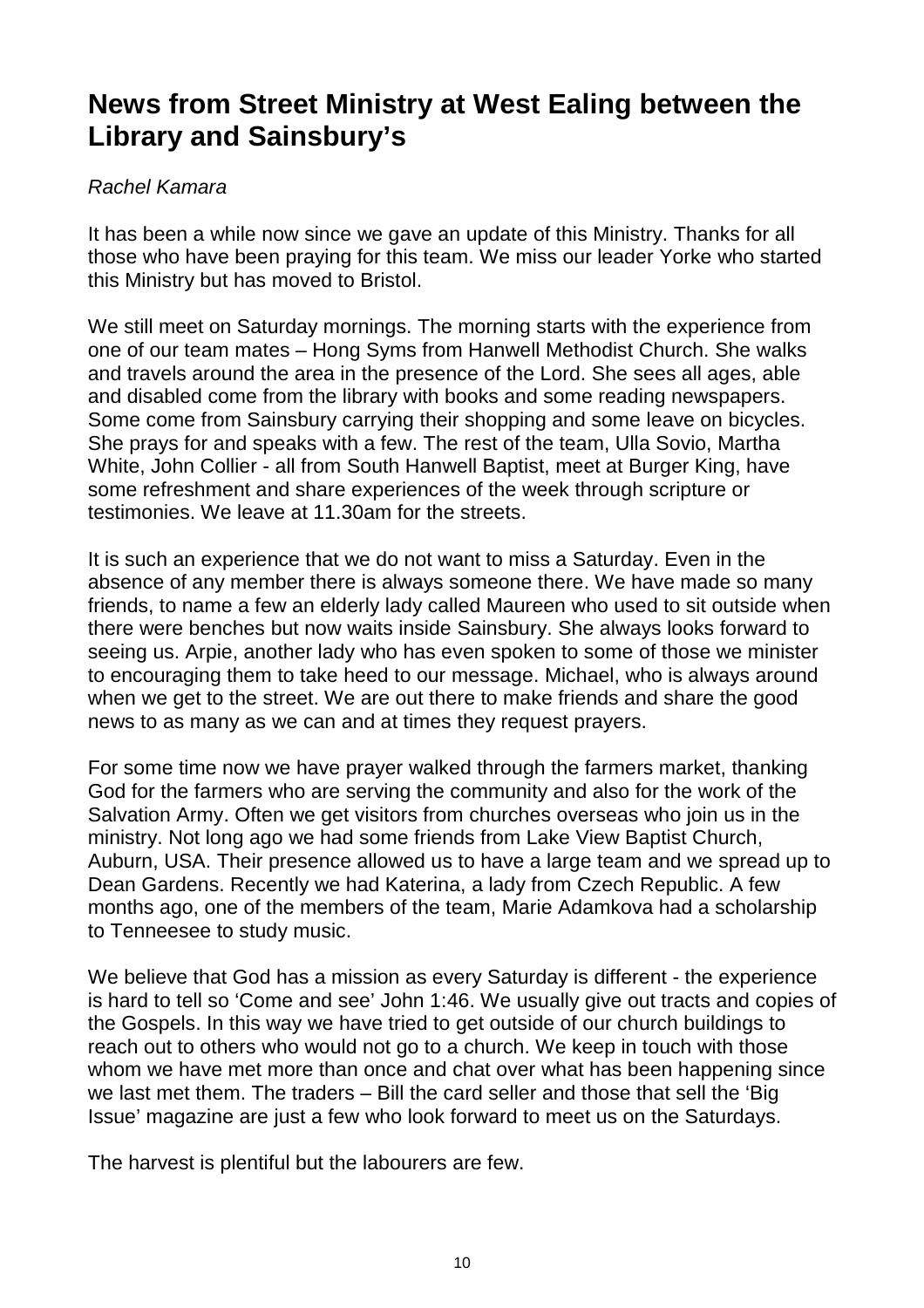## **Women's Network (2)**

#### Blossom Jackson

It is some time since I have given you an update on the work of Women's Network in the Circuit. The resumé, which follows, not only tells you about the work in Ealing and the London District, but also includes the progress that is being made to merge Women's Network with the World Federation of Methodists and Uniting Church Women (WFMUCW), to form one Umbrella Organisation.

First Of all, this new organisation is called 'Methodist Women in Britain' (MWIB), and will have members from both organisations on its executive. The planning for the organisation is well on the way and will be presented at Synod next year. It will have a more powerful, global thrust with an added ability for making direct representation to the United Nations.

Women's Network will carry on its current work, ie Easter Offering Service, Daffodil Day involvement, Quiet Days, Conferences, etc. However the most important factor remains that all women in the Methodist church are members of Women's Network or Fellowship and will be members of MWIB. The fact that all of us are not actively engaged in Network throughout the year should not stop us from supporting the activities, when we can, because we can make a difference in the spiritual growth of our church, among other endeavours.

#### **Upcoming Events**

#### **Easter Offering Service**

The 2011 Easter Offering Service will take place at Greenford Church. Further Details will be available in the New Year.

#### **Women's World Day of Prayer**

The Ealing inter-denominational service will take place at Hanwell Methodist Church at 2.00pm, 4th March. The 2011 Service has peen prepared by the Women of Chile. We give thanks for the safe recovery of the miners and the inspirational message the world has learnt from God and man's intervention in this amazing occurrence.

#### **Women's Network Sunday**

The date for the 2011 Service is 6th March or a date nearest it. Further details will be available in the New Year. I hope that more churches in the Circuit will be able to include this service in their planning rotas.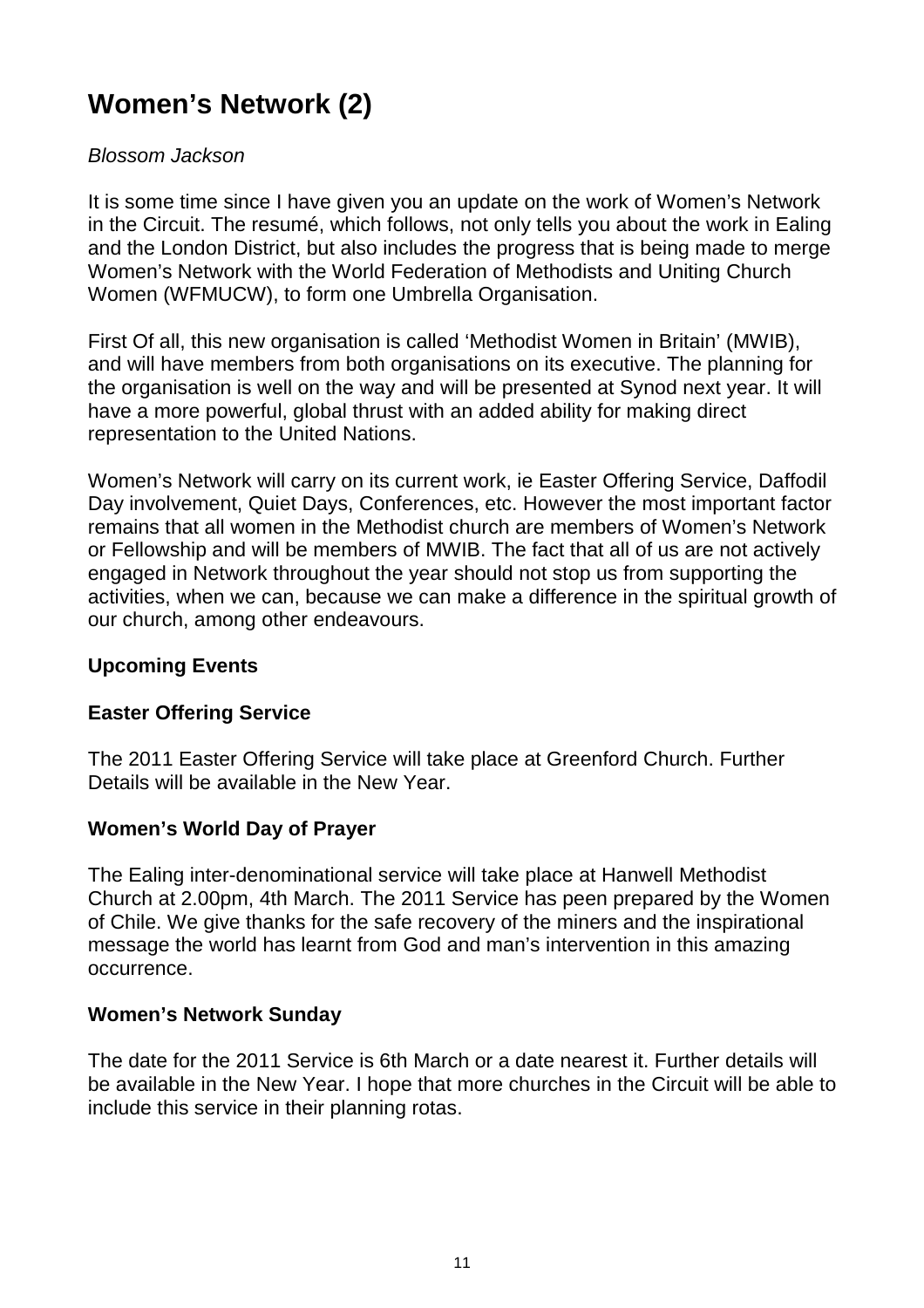#### **Spring Festival at Wesley's Chapel 7th March 201**

You are probably aware that there will be no Daffodil Day service at Westminster Central Hall next year, because the organ has been sent away for repair to be ready in time for the church's Centenary celebration in 2012. As a consequence the London Women's Network has planned for a service to take place at Wesley's Chapel. This will be a ticketed event because the church can only hold 400 people. Each Circuit will be allocated a specified number of tickets and as soon as the numbers are decided, I will let you know.

WFMUCW Conference- 10<sup>th</sup> -15<sup>th</sup> August 2011 - further details will be made available.

#### **Sector A Craft Day – 12th March 2011**

Further details will be available nearer the date. There will be another Quiet Day arranged by sector A further details will also be available next year.

Finally, I am pleased to let you know that I have been elected as Vice- president for the London District Women's Network for this year and President elect from 2011- 2013. I ask for your continuing prayers in this task and will let you know details of the induction service which will most probably, take place most probably at Wesley's Chapel.

May God bless us all in the work that we all do in the furtherance of his work.

## **A date for your diary….**

## **Concert at Hanwell Methodist Church**

Including -

**Barbershop** 

**Irish Dancing** 

**items by the Brownies, Guides, Scouts, Cubs etc** 

### **Saturday 2nd April at 7.00pm**

Tickets £5.00 adults, children free when accompanied by an adult. Refreshments will be available during the interval. More details nearer the time.

In aid of repairing the church roof and masonry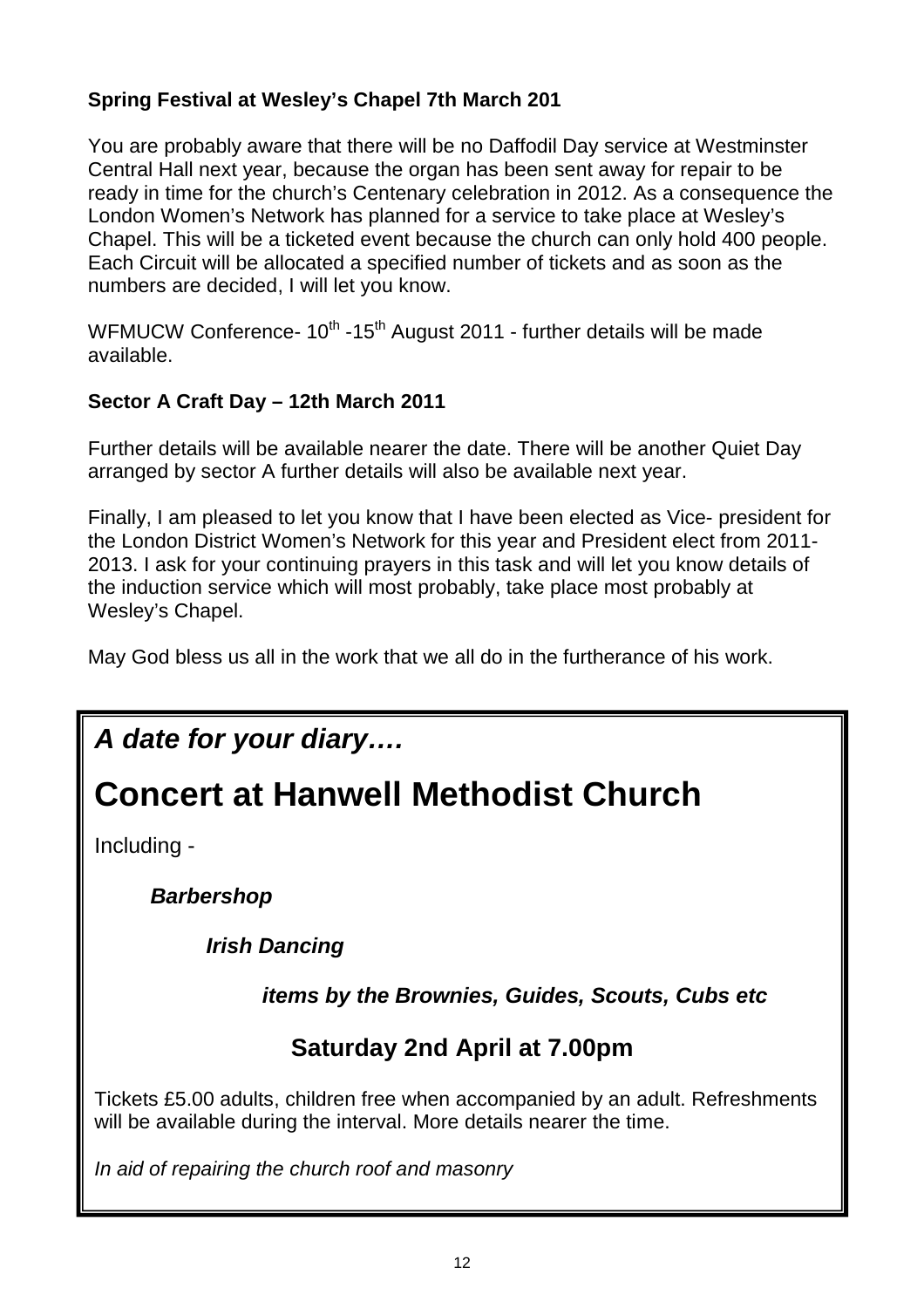## **Ealing Churches Winter Night Shelter for the Homeless**

#### Mary Blackwell, Hanwell

On 13<sup>th</sup> October Ealing Churches Winter Night Shelter organizers held an information evening at St Christopher's Church, Hanwell, for all the churches in the Ealing Borough. The evening was reasonably attended (around 70 people representing at least 18 churches). Rev Liz Moody of St Christopher's welcomed everyone, followed by an appeal by Ed Linehan, an ex-shelter guest. Guest speaker, Ali Preston, the project co-ordinator from Wycombe Winter Night Shelter then described the operation of the rolling shelter at Wycombe and related how it had been set up, after which she and Liz Moody answered questions from the floor. Bruce Marquart from the upper Room also attended and ably fielded some of the questions. The organized part of the evening finished with a DVD presentation from West London Churches Homeless Concern\* and an appeal to those attending to indicate on the forms available whether they were able to offer help in the form of shelter venues, volunteers, funding or expertise.

The Shelter initiative grew out of concern for people sleeping rough during the cold weather last winter, and the increased presence of homeless people in the Ealing area. The young and the old, the disabled and families with children are provided for through the council's homeless department, while there are a scattering of women's refuges in the borough. However, there is no emergency shelter for single homeless men, and Ealing Council refer those beyond their remit to St Mungo's who have a single hostel in the borough, to which men can only be referred if they have been found sleeping rough for three nights over the space of a week by St Mungo's street outworkers.

Ealing Churches Winter Night Shelter proposes to set up a 12 bed pilot rolling winter night shelter along the lines of the one operating at Wycombe. A rolling shelter is one where the guests (a friendlier word than clients) are accommodated at a different venue each night of the week, and the shelter had initially hoped to enlist 7 churches along the Uxbridge Road to accommodate the shelter one night of the week each on a regular basis through the cold weather months of January, February and March 2011. However, although all the churches along the Uxbridge Road were approached not all of them responded and of those that did some were unable to accommodate the shelter owing to pressure of church activities and lettings. The appeal for venues has therefore been widened to cover all churches in the borough with increased success.

The intention is that the shelter should offer overnight accommodation using inflatable mattresses and duvets which would be transported from venue to venue to minimize the need for storage at the venues. Guests would be welcomed from 7.30pm. A hot evening meal would be provided and staff would eat with the guests, giving them a chance to befriend, offering a sympathetic ear and companionship. A range of activities would be made available for the evening, along with newspapers to enable guests to seek more permanent accommodation and employment. An overnight team would ensure supervision on a rota basis throughout the night, while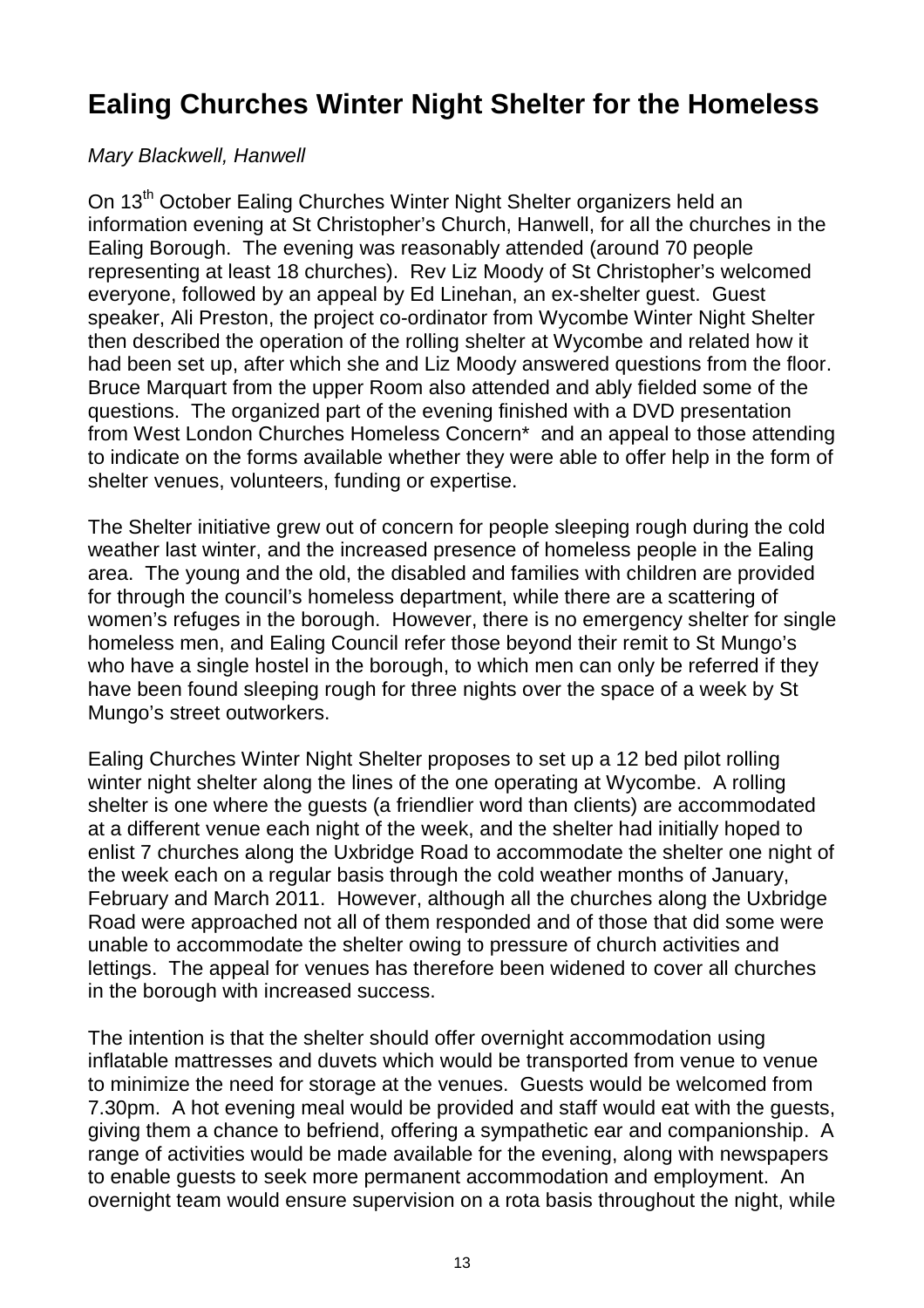a morning team would come in to cook breakfast and help clear up. Guests accepted at the shelter would remain under its protection for up to 28 nights while they sought a more permanent solution to their homelessness.

Training will be provided for those who wish to volunteer at the shelter, but as the volunteers are likely to be new to shelter work, the shelter proposes this winter to take guests only from chosen homeless agencies, where the vast majority of rough sleepers are known. Volunteer training will take place at St Christopher's Church on the evening of 15<sup>th</sup> December while training for venue co-ordinators will take place on the evening of  $7<sup>th</sup>$  December. Volunteer forms will be available at your church and if you feel able to help you should fill one in and bring it with you to the training evening. Each venue will need a venue co-ordinator to oversee operations at their venue, organize their volunteer workforce and liaise with the host church. If you think that you have skills and experience that would be useful in this role and would like to offer your services to the shelter please get in touch with Rev Liz Moody on 020 8578 2796 or email lizmoo@btinternet.com by the end of November.

\* If you would like to see this video but were unable to come to the information evening you can view it on West London Churches Homeless Concern website.

## **Speaking Out on Global Poverty**

#### Blossom Jackson

On Wednesday 20<sup>th</sup> October some of our members joined other Christians at Westminster Central Hall to hear international speakers, share their messages on the topics of eliminating global poverty and global warming. The event, which was organised by Christian Aid, ended in the afternoon after lobbying parliament.

The morning's activity started with community hymn singing, led by a group of singers and ended with a short service and a blessing by the Rev'd Jesse Jackson. The main speakers included Loretta Minghella OBE, Director of Christian Aid; Rt. Hon Andrew Mitchell MP, Secretary of State for International Development; Suzanne Matale, Christian Aid Partner - the Council of Churches in Zambia, and the keynote speaker was the renowned international activist and campaigner – Rev'd Jesse Jackson.

Loretta Minghella shared with us information on her overseas visits to countries where Christian Aid projects are in operation.

Andrew Mitchell told us that the Coalition Government has agreed not to cut the overseas budget on overseas aid, despite the gravity of the current economic crisis. Suzanne Matale gave vivid information on current work in Zambia on HIV awareness, female empowerment, the fight to clear up polluted land in the mining industry and the pressure being made on Government, for transparency on taxes on money being made from that industry,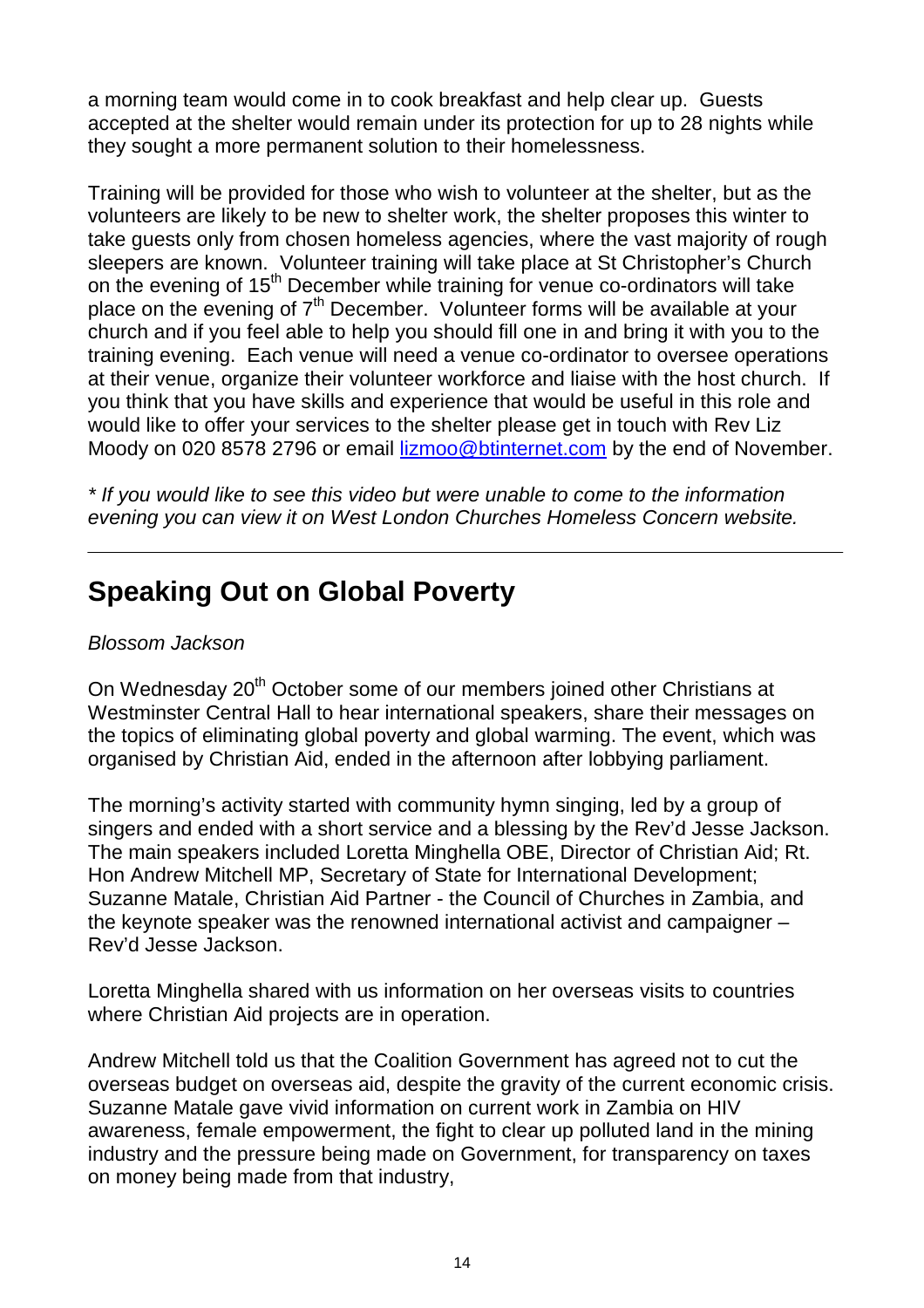Rev'd Jesse Jackson gave a powerful and thought provoking speech that was marred only by the PA system that was not working at optimum capacity during his delivery. He spoke of what Christ has taught us about caring for the poor and needy and gave an overview of what needs to be done at ground and political levels for eliminating poverty and reducing global warming. His portrayal of the current factors that are affecting the world scene included job losses, poor sanitation, lack of clean water, diseases, high maternal and child mortality rates, poor housing, the poor having to take on degrading jobs in order to eke out a meagre living, and the prevalence of HIV and Aids etc. His vivid illustration was of the rich who might lose one house at a time of economic crisis, but the poor, who inevitably, loses his/her total abode. He went on to say that we are measured in God's eyes by how we care for the 'least of us', and of the need to dream the world out of poverty by becoming engaged in activities that can enable the poor to have improved lives. On global warming, he reminded us that we are stewards of God's earth and that if we abuse the earth inevitably the earth will fight back! So, we need to take all necessary steps to look after our world.

After lunch we marched to Parliament to deliver three messages:-

- Thanks for protecting the Aid Budget
- Ask Vince Cable to support a new international accounting standard on country-by-country reporting in order to help poor countries to crack down on tax dodging
- Ask Caroline Spelman to introduce mandatory reporting on carbon emissions, by UK companies, in order to tackle climate change.

We stood in the biting cold in the park adjoining Westminster, until Steve Pound. MP for Ealing North joined us and we were not disappointed! The jovial MP was clearly delighted to see us and started by gleefully telling us that his old school mate, the Bishop of London had told him before his arrival - "I see Pound that you have a large Ealing contingent!" I guess we were easily seen, because the young man who held our banner was about 6' 4" (an Obama look alike!) who regaled us with his campaigning activities! Also, the line to other groups had not been broken. most probably because of the keen cold wind. So the Bishop had most likely thought that they too were from Ealing!

Steve Pound assured us that our activities to eliminate poverty and debt control have helped to keep MPs on their toes! He promised to write to Vince Cable and Caroline Spelman as requested. He also told us of his role in helping to clean up polluted land in Honduras after visiting a gold mine there and seeing how gold was extracted.

We then returned to Westminster Central Hall to fill out our evaluation forms and reflect on a memorable day.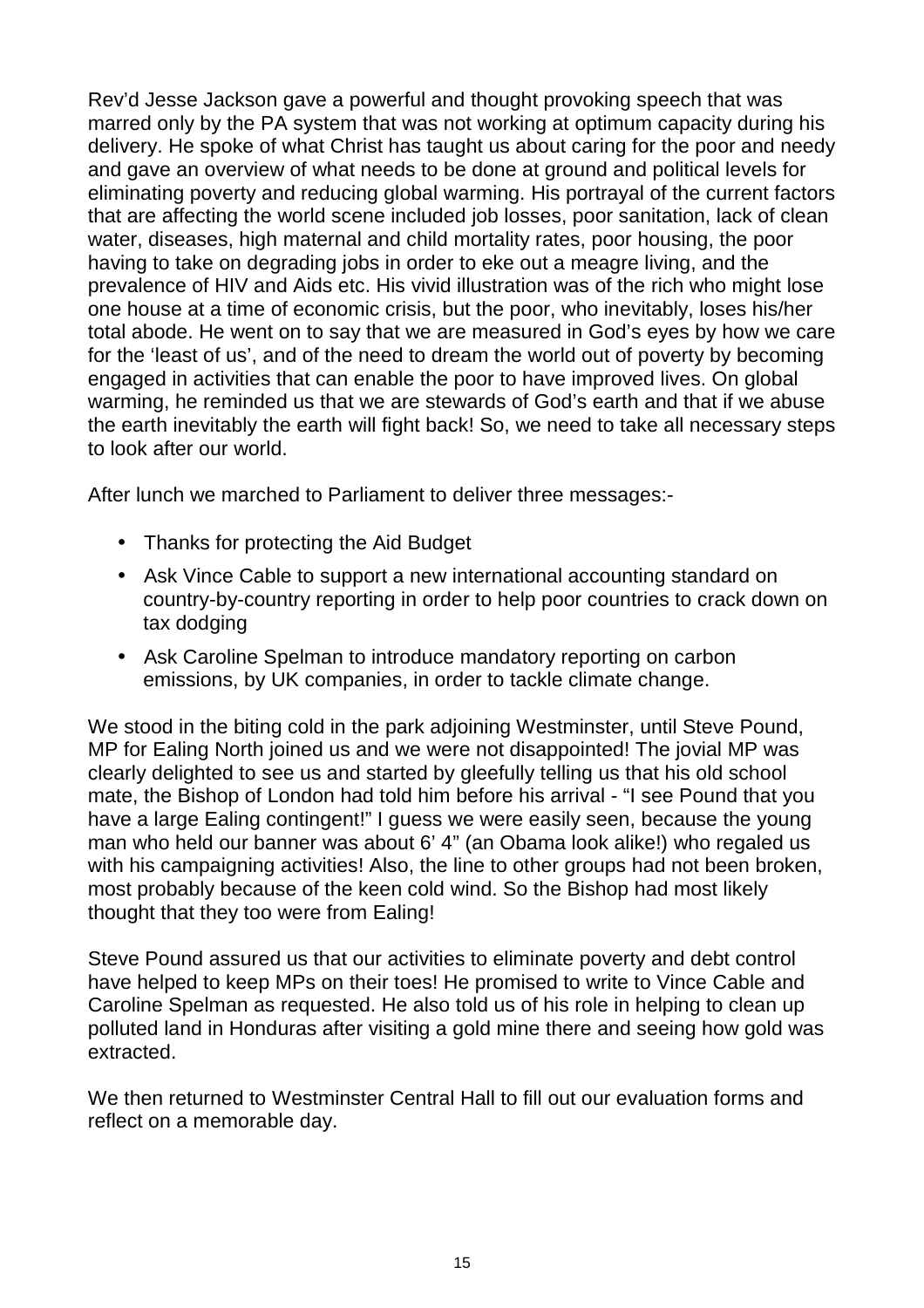## **The Byways of Methodism**

One Saturday during the Summer, we decided to go for a walk through part of the Ashridge estate. Fancying a 'green' trip, we took the train to Tring from where we could walk along part of the Ridgeway towards Ivinghoe Beacon. Having got within sight of the beacon, we veered off towards Ivinghoe village passing en route a lone man out spotting butterflies (he was rather excited about having seen a couple of rare types). After a nosey round the parish church, and welcome refreshment in the village teashop, we thought we'd just take a little further look around the village

before wandering back to Tring to take the train home. As we walked along the main street we chanced upon a chapel which was up for sale. The noticeboard indicated that the congregation had moved elsewhere and was part of the 'Wesleyan Reform Union'. 'Who on earth might they be?' we wondered. With 'Wesleyan' in the title, they clearly share history with Methodism as we know it, but exactly what we had no idea.

A little probing on the internet soon identified the Wesleyan Reform Union as an ongoing offshoot of Methodism with circuits and churches mainly in the north and east Midlands, stretching into Yorkshire and a hand full around High Wycombe – there is a High Wycombe circuit, but the Ivinghoe congregation is independent of it. The Wesleyan Reform Union dates its independent existence to



1849. A little further probing started to throw up complications in the history of Methodism of which I had no idea whatsoever.

It is probably true to say that Methodism in Wesley's day was rather a heterogeneous movement, which, when Wesley was alive managed to keep broadly together under his leadership. When he died in 1791, the inherent strains and tensions between the various groups within the Wesleyan Connexion began to surface and splits and expulsions resulted.

Many of us will know of the split between 'Wesleyans' and 'Primitives' which happened in 1811. I suspect fewer of us will know of the Methodist New Connexion which was formed in 1797 when Alexander Kilham was expelled from the Wesleyan Connexion over disputes about church governance – he thought that too much power was being taken by the clergy and that they were usurping the position and rights of the laity.

The Wesleyan – Primitive split came about because of differences in the way the two groups thought the connexion should develop. Hugh Bourne (expelled 1808) and William Clowes (expelled 1810) wanted Methodism to continue in some of the ways of its early years. In particular, they wanted to retain Camp Meetings – a feature of early Methodism involving day-long open-air meetings, public praying and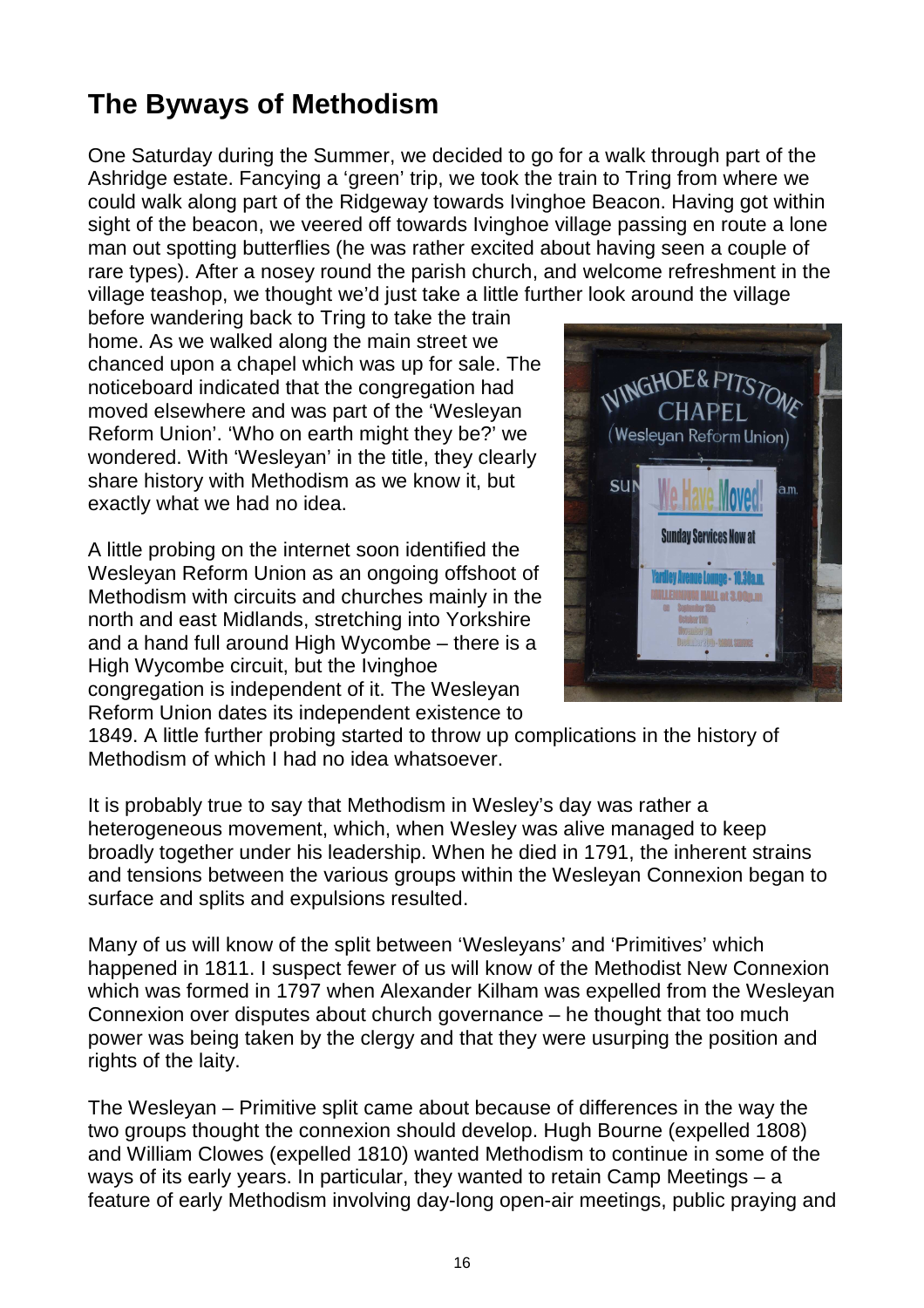preaching, something that ran counter to the way the Wesleyans wanted to go. In the Primitives' early years there was also what was considered by the Wesleyans a dangerous association with what sounds almost like 'primitive religion' with the 'Forest' or 'Magic' Methodists led by James Crawfoot. His meetings were 'ecstatic' with people having visions, falling into trances and so forth and he was also believed to have supernatural powers. The Primitives were always more closely associated with unskilled labourers, both farm and industrial with a tendency at times to absorb some of their more superstitious beliefs.

In the meantime, the Wesleyans were trying to become part of the 'accepted' religious landscape of the country and this involved exercising a degree of discipline over its clergy, its preachers and congregations including doctrinal standards. This process was played out against the backdrop of long-term war with France, fears of French invasion verging on paranoia and fears of 'contagion' from the French revolution of 1789. For the government of the day, outdoor preaching, any hint of questioning of established authorities and so on smacked of sedition and rebellion. The Wesleyans feared a backlash from the government if some of the ways of early Methodism were continued, hence their opposition to men like Bourne and Clowes. However, by the mid-19<sup>th</sup> century, the Primitives had also come to the conclusion that they needed to exercise discipline and control over some of their more wayward elements. To that extent they started converging with the Wesleyans, although they remained centred on the 'lower' classes while the Wesleyans appealed more to the aspiring lower middle and middle classes.

Returning to the saga of splits, in 1827 the Protestant Methodists broke away from the Wesleyan Connexion ostensibly over the 'organ dispute'. This broke out when Brunswick Chapel in Leeds did, for the time, that very un-Methodist thing of installing an organ, the first in a Methodist chapel. This, however developed into a broader dispute about church governance (again) which underlay the split. In 1836 the Protestant Methodists renamed themselves the Wesleyan Association, probably picking up a few other disaffected people in the process.

In 1849, further similar disputes over church governance and the autonomy of individual churches (or lack of), led to another group - the Methodist Reform Church, splitting off. In 1857, this group got together with the Wesleyan Association to form the United Methodist Free Churches. However, one lot did not wish to join the new grouping and they split away to become the Wesleyan Reform Union which remains independent to this day (and includes the chapel we saw in Ivinghoe). Although their history is rooted in Methodism, not all of them accept the name 'Methodist'.

In the meantime in Cornwall, William O'Bryan, a Methodist local preacher had founded the Bible Christians in October 1815. Perhaps their most famous 'son' was Billy Bray (1794-1868) who became a well known preacher after having been converted from his drunken ways by reading Bunyan's 'Pilgrim's Progress'.

At least in 1907, things started to come back together again. This was when the United Methodist Church was formed by a merger of the United Methodist Free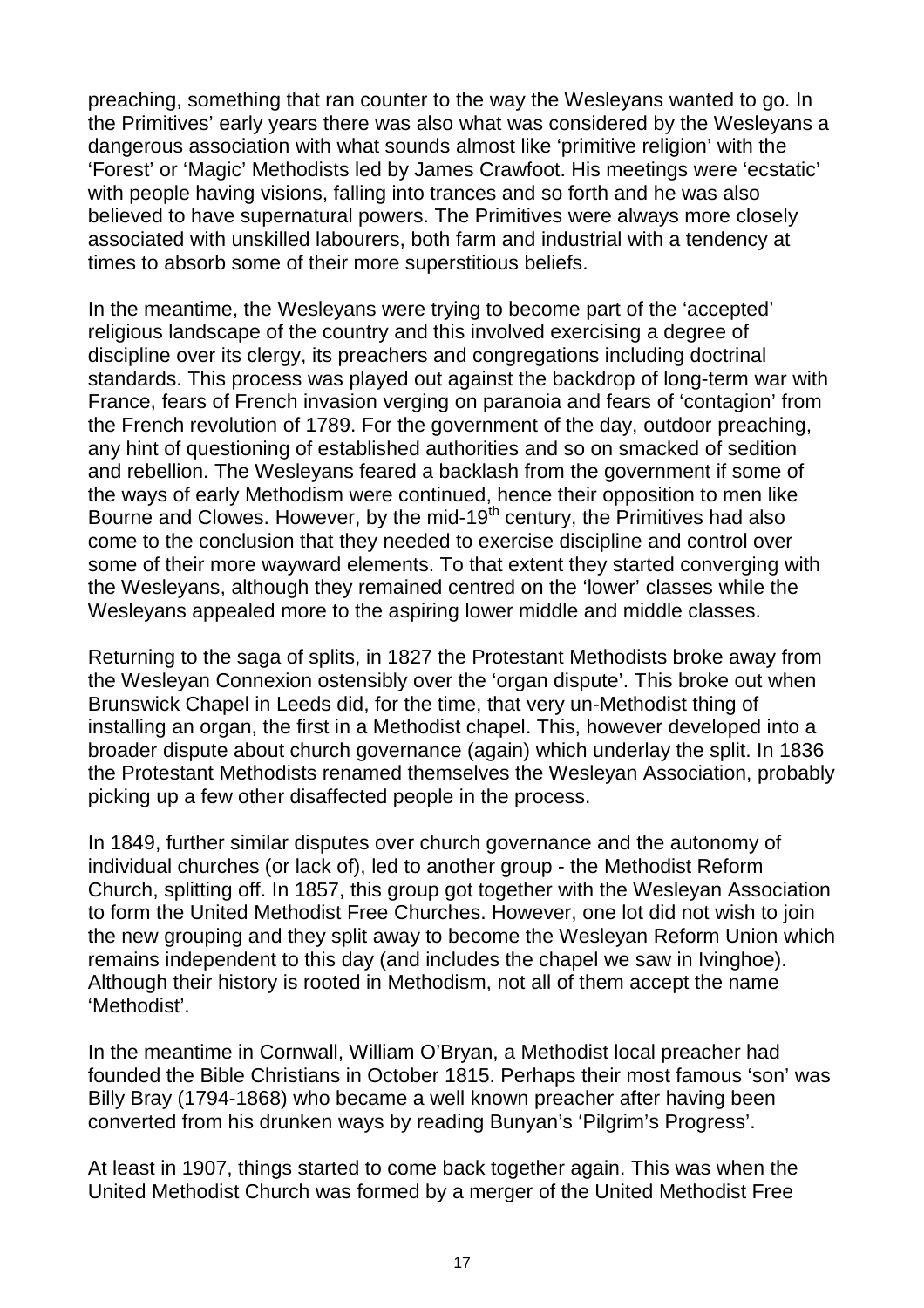Churches, the Methodist New Connexion, and the Bible Christians. Then in 1932, The Wesleyans, Primitives and the United Methodist Church got together to form the Methodist Church of Great Britain as we know it today.

Phew, all back together. Well, not quite. Apart from the Wesleyan Reform Union, the Independent Methodist Churches remain outside the connexion. These are mostly to be found around Manchester, Cheshire, Durham, and Tyne & Wear, but also have churches in Bristol and West Yorkshire. They are all independent, but band together for 'mutual support'. In 2009, there were 84 independent Methodist churches with around 1,800 members. Some of these may always have been independent, others may have split off at various times. Without doing an awful lot more historical digging, it's difficult to know.

So, apart from those two groups, have we done with splits? Again, not quite. In 1971 the Free Methodist Church broke away from the Methodist Church of Great Britain. Their first congregation was formed by Rev Frank Mitchell in Heysham and has since expanded with churches in Lancashire, the West Midlands, Warwickshire plus some in Cornwall and Northern Ireland. Their current 'leader' is Bishop David Roller. Whether that means they are 'episcopal' in structure or it's just a fancy title, I'm not sure. In this case, the reason for the split was concern over a perceived drift in the Methodist Church towards 'liberal' theology. In essence the Free Methodists wished for a more traditional theology and a greater evangelical approach. Perhaps not surprisingly, they are members of the Evangelical Alliance and the Free Churches Group.

With the possible exception of the last split in 1971, the issue that has caused people to go off has been the issue of church governance. At no point have there been fundamental splits over doctrine or the nature of the Christian faith. Even the 1971 split did not involve any accusation that the Methodist Church itself was espousing non-orthodox doctrines, but that some of its clergy were heading in that direction.

The 1971 split notwithstanding, British Methodism does seem to have been stable since the union of 1933, and one hopes that it will remain so. Methodism as we know it is, after all facing huge challenges in contemporary Britain. A few years ago, when I read Rupert Davies' history of Methodism (written in the early 1960's) he could say that there were over 600,000 Methodists in the UK. In 2007 the total membership of the Methodist Church of Great Britain had fallen to 267,000, and doubtless will have dipped further since. We'd better stay together!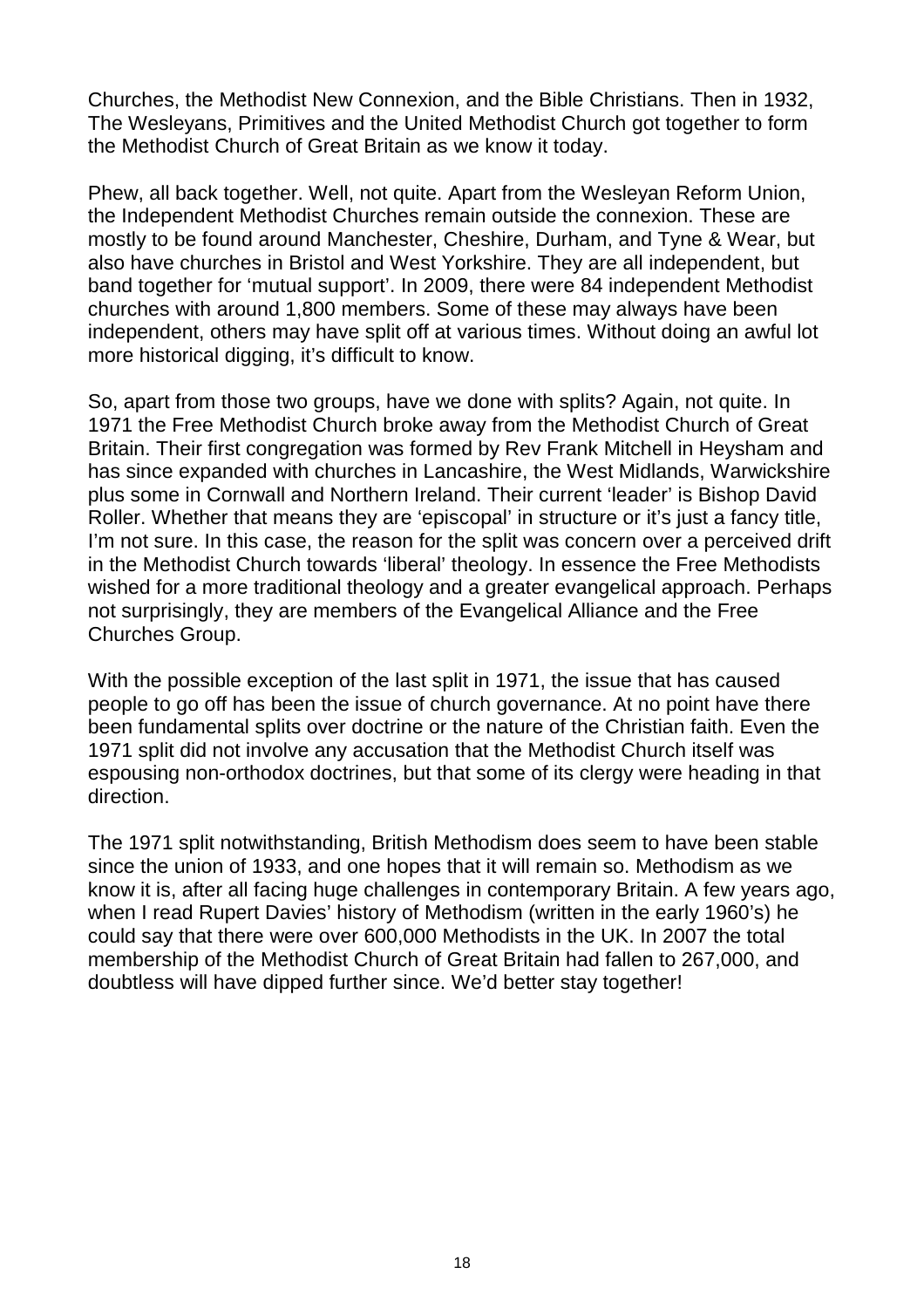## **Millennium Development Goals**

Remember the Millennium Development Goals?

In 2000 world leaders set a series of development goals giving themselves 15 years to achieve them. With two-thirds of the time up, world leaders met in September to discuss progress.

To begin, these were the goals set in 2000, and progress as measured in 2008.

| <b>Millennium Goal</b>                                                           | 1990 | 2008       | 2015<br>target |
|----------------------------------------------------------------------------------|------|------------|----------------|
| Population living on less than \$1.25 a day, % total                             | 46%  | <b>27%</b> | 23%            |
| Undernourished population, % total                                               | 20%  | 16%        | 10%            |
| Deaths of children under 5 as percent of live births                             | 10%  | 7.2%       | 3.3%           |
| Percent primary-school-age children enrolled                                     | 82%  | 89%        | 100%           |
| Percent of pregnant women attended at least once by<br>skilled medical personnel | 64%  | 80%        | 100%           |
| Population with access to improved water source, % of<br>total                   | 71%  | 84%        | 85.5%          |

Note that 'Population' relates only to the developing countries covered by the goals and the figure of \$1.25 per day at purchasing-power parity is an internationally accepted measure of poverty.

The goal of halving poverty by 2015 looks within reach although, since China and India accounted for 62% of the world's poor in 1990, changes to the world's overall poverty rate depend very much on their performance. Both those countries have achieved significant economic growth and consequent reductions in their poverty rate since 1990 (China's poverty rate fell from 60% to 16% between 1990 and 2010). This has been achieved through economic growth rather than development aid.

The overall target for reducing poverty is perhaps rather a blunt instrument and it would be better to consider each country separately. The Organisation for Economic Co-operation & Development (OECD) believes that 15 poor countries have already achieved the goal. These include 6 in Africa – the Gambia, Mali, Senegal, Ethiopia, the Central African Republic and Guinea. However, 28 poor countries have measured their poverty rate in one year only between 1990 and 2008, so it is extremely difficult to assess how they have progressed.

The Millennium Goals are typically reduced to working out how much money is required to reach the targets and then berating governments for not spending (or giving) enough. The goals do not, however include economic growth, even though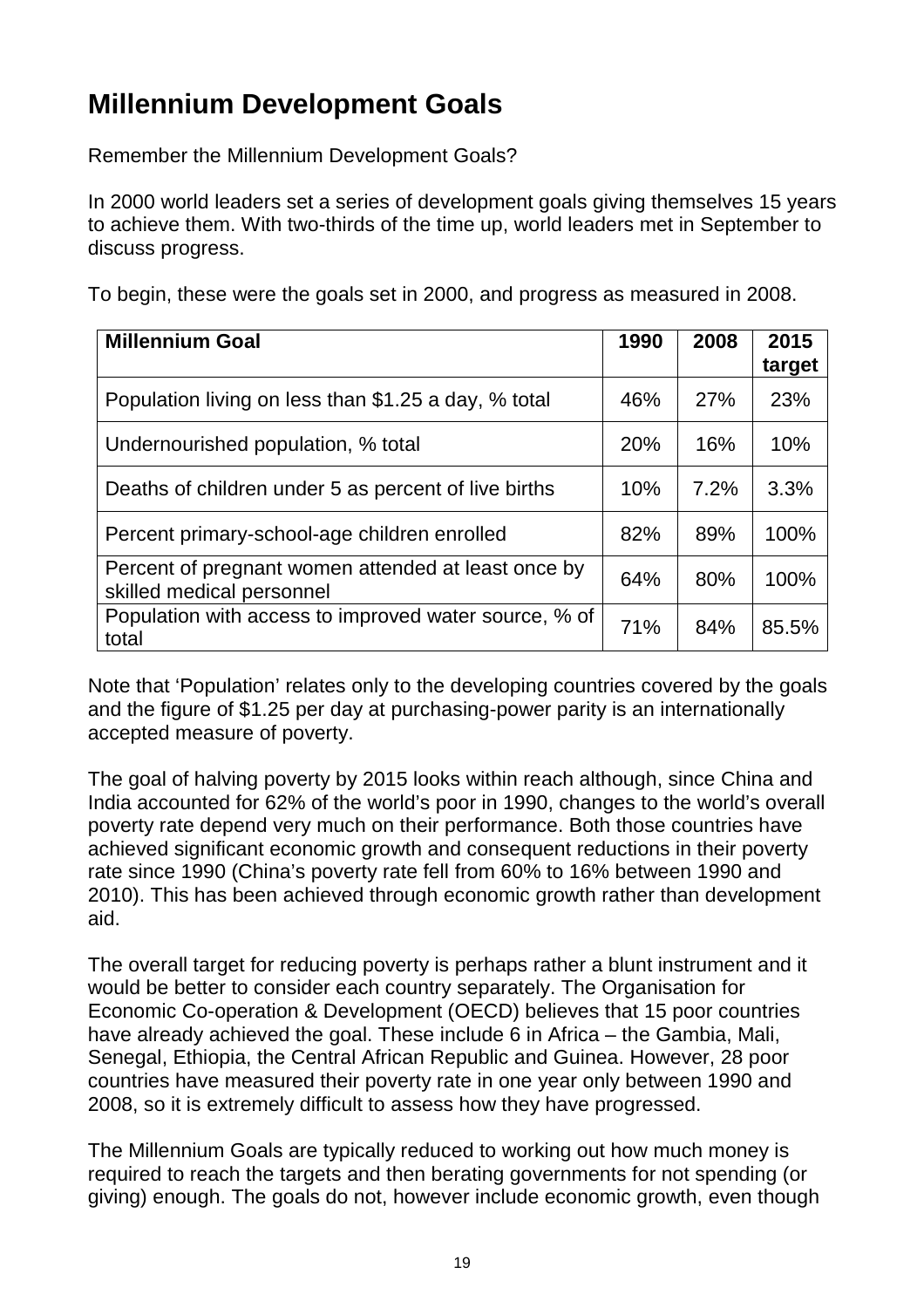that is arguably a key factor in achieving them. As the World Bank has pointed out, economic growth does not just make more money available for social spending, but also drives up demand for such things as schooling, thus helping to meet other development goals. That said, it is not a sure-fire route to achieving the Millennium Goals. Despite significant economic progress, India still has a poor record on child malnutrition – since 1991 India's GDP (gross domestic product) has doubled, but malnutrition has reduced by only a few percentage points.

A second issue is ensuring that money is spent effectively and actually reaches the intended targets. For instance, absenteeism is often high in the developing world – teacher absenteeism in rural Kenya is around 20%, in Uganda around 27% and 14% in Ecuador. In addition, a study conducted over 18 months in Rajasthan in Northern India found that nurses who were supposed to be staffing primary care clinics were at work only 12% of the time. The effectiveness of building new schools and clinics is clearly blunted if staff are often absent. There is also the problem of how to stop money being siphoned off before it reaches projects. A study found that in 2000 70% of the money allocated for drugs and supplies by the Ugandan government 'leaked' away. In Ghana the figure was around 80%. Similarly, India's Planning Commission reckons that in 2009 only 16% of the resources earmarked for the poor under the country's subsidised food distribution scheme ever reached them.

Whilst this sounds very pessimistic, governments, NGO's and others are gradually building up a body of methods that improve the effectiveness of spending. For example, a large scale evaluation in Andra Pradesh in southern India showed that performance pay for teachers was three times as effective in raising pupils' test scores as the equivalent amount spent on school supplies. Similarly, in Rajasthan pupil performance was improved and teacher absenteeism reduced by paying teachers only when they showed a date-stamped photograph to prove they had been in school on a given day. Leakage of funds for schools in Uganda was significantly reduced when the government, appalled at how much was going astray took to publicising on the radio and in the newspapers how much was being allotted.

The World Bank hopes that by sharing such methods, governments can get a greater grip on improving the lot of their populaces. Development aid will clearly remain key to achieving the Millennium Goals, but other factors are also important as well – methods to ensure the effectiveness of spending such as those described above, and also economic growth.

This article is a summary of one published in the September  $25<sup>th</sup>$  edition of The Economist magazine

Gerald Barton, Editor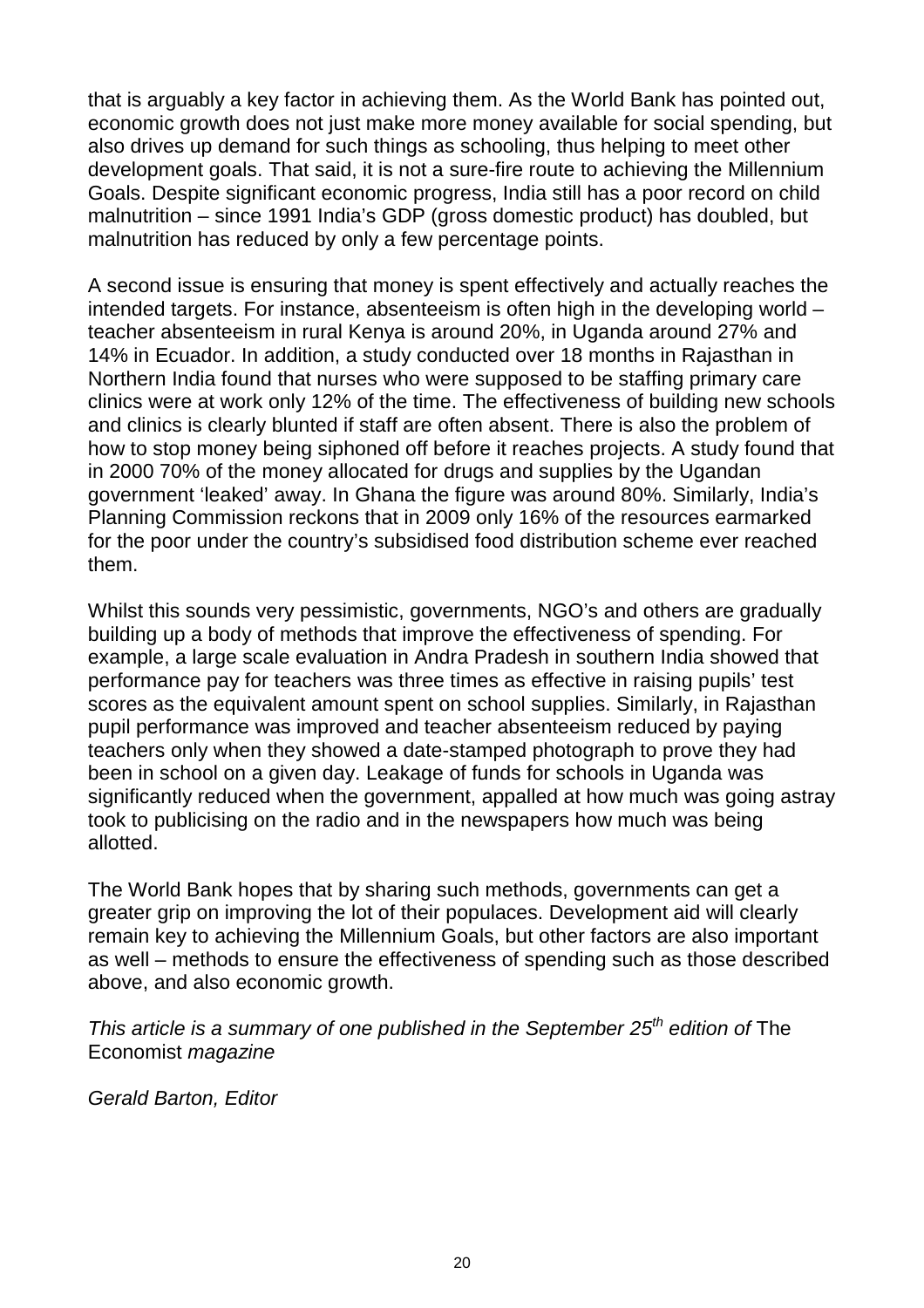## **Parsons I have Known**

Anita Oii has been reading a book called Confessions of an Un-common Attorney by Reginald L Hine which was published in 1946. It is basically his diary as a solicitor and records events in his life. She sent the following from the section 'Parsons I have known' which she thought you'd all enjoy.

"Often as I go a roundabout way to work, I pass the not-as-yet opened shop of a picture framing client, and through the window I see him sitting at his bench, his hands folded, his eyes closed, framing the thought of the Almighty in his hand and hallowing the work of the day. When that shop is opened the man's face is radiant." (the author italicized the word).

"Religion as they say in the East is what a man does with his solitariness. And there again we are at a loss, for we have no solitude. The law leaves no vacant hours for contemplation. We go home burdened and bewildered by the problems of the day, and there are papers in our portfolio for tomorrow. 'I am generally so dead beat by the time I kneel down to pray' said (a notable lawyer - not Hine) 'that I begin out of habit: "Gentlemen of the jury".'

"Once upon a time there was a curate who was impossible as a preacher so much so that his vicar never dared let him occupy the pulpit. On one occasion, having himself to be away on the Sunday, he sent for his curate, took down a volume of sermons from his shelves, selected one almost at random, and instructed him to preach that. When the vicar came back on Monday morning he could tell from his wife's face that something dreadful had occurred. "Out with it my dear" he said. "Well Alfred, do you know that the curate started his sermon with these words yesterday "When I was Bishop of London.....!".

"He (the Bishop) delighted in a parson down in the vale who had a taste for fancy dress and would appear each day of the week save Sundays in a costume of a different period. The people smiled at his eccentricity but not when at the beginning of one Lent when he announced that in this season of abstention he would abstain from any type of service. He was off to Rome and would take the church keys with him. The faithful were furious. They raised heaven and earth and incidentally the Bishop. But the Bishop refused to intervene. He said that it takes all sorts of parsons to make a diocese."

"Towards the close of his days the parson's memory began to fail. He finished a sermon and then began all over again. He seemed unable to stop. The congregation having suffered grievously put their heads together and on the cue of the steward they used to stand up suddenly and scrape their shoes on the floor at which time the parson took the hint and hurriedly say the benediction."

"The simple words of John Wesley's men have a way of abiding in the heart. More lettered than the others was our postman who had a collie dog and used to take him into the pulpit. After years of listening this intelligent animal became a student of theology and would worry at a sermon as he would worry at a bone. But he was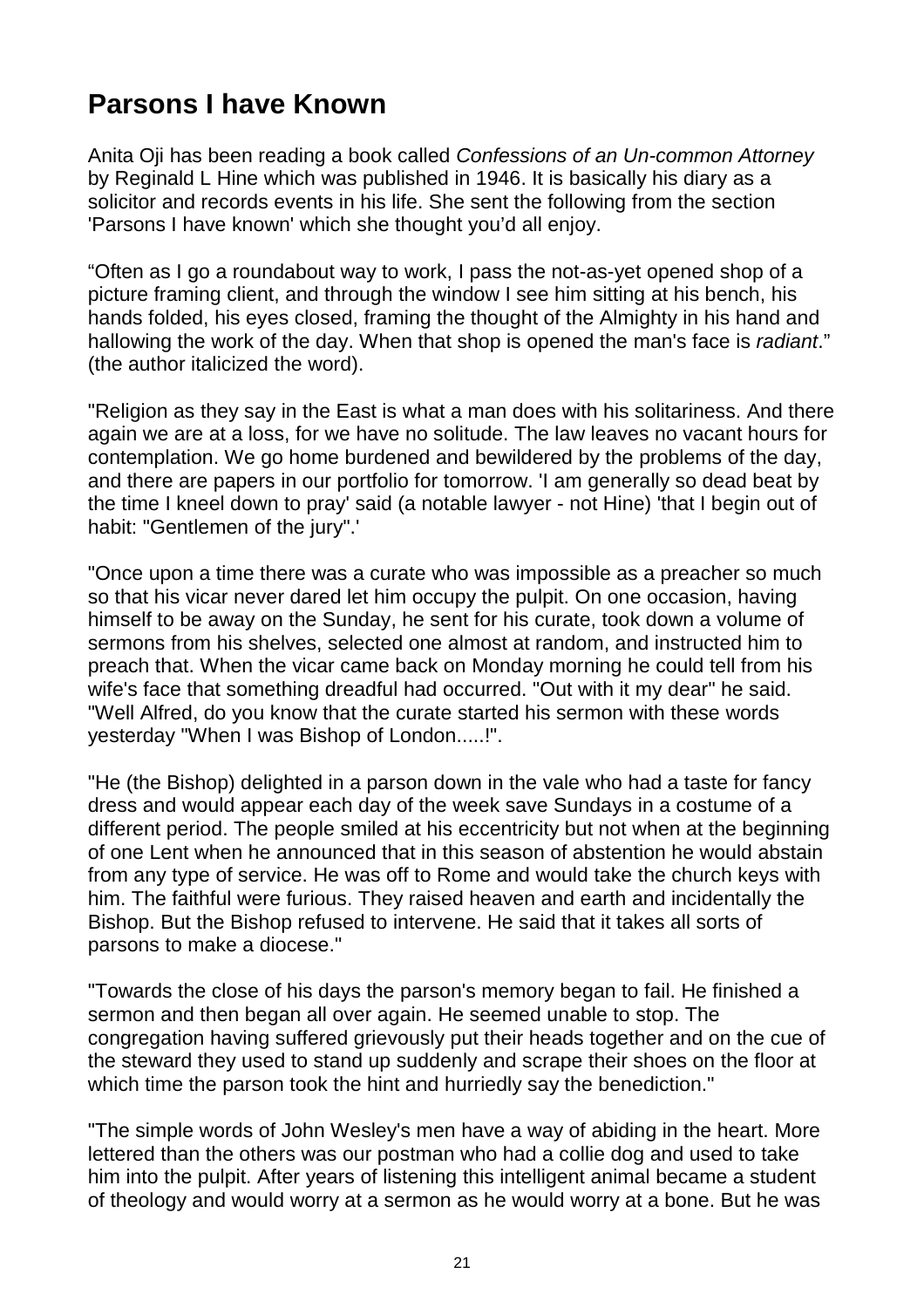not very obedient. If he disagreed with a doctrine he would give out a warning growl. Then if more acceptable words were not used he would begin to bark, softly at first, then if that failed, long and hard. To our amusement this would continue until the poor preacher, red with rage, would fling open the pulpit door and cast the protesting dog out; then he would return, take a long drink of water and continue."

## **On being a Leader and being Led**

Browsing through some of my late mother's diaries, I came across a quotation by that ubiquitous writer 'Anon' on leadership which she'd copied into the back of her 1993 diary. It seemed worth repeating…

A leader has many needs. One of them is to feel that people are alongside him (or her), not just trailing behind. The followers too have needs. One of them is to feel that a leader is going somewhere and that they have a share in charting the way, not just trailing behind.

Gerald Barton

## **A Prayer for Christmas**

He was cradled in a manger, Saddled to a strange land. Stranger He was to His kinfolks, Strangers He brought into His Kingdom. In humility He left His deity to save humanity. His throne He descended To bear thorns and cross for you and I. A servant of all He became. Prodigals and paupers He made princes and priests. I can never stop wondering How He turns wanderers into wonderers And makes apostates apostles. He's still in the trade of making something beautiful of any life; A vessel of honour out of dirty clay! Please don't keep on being estranged, Come to the Potter your Maker.

Seunlá Oyekola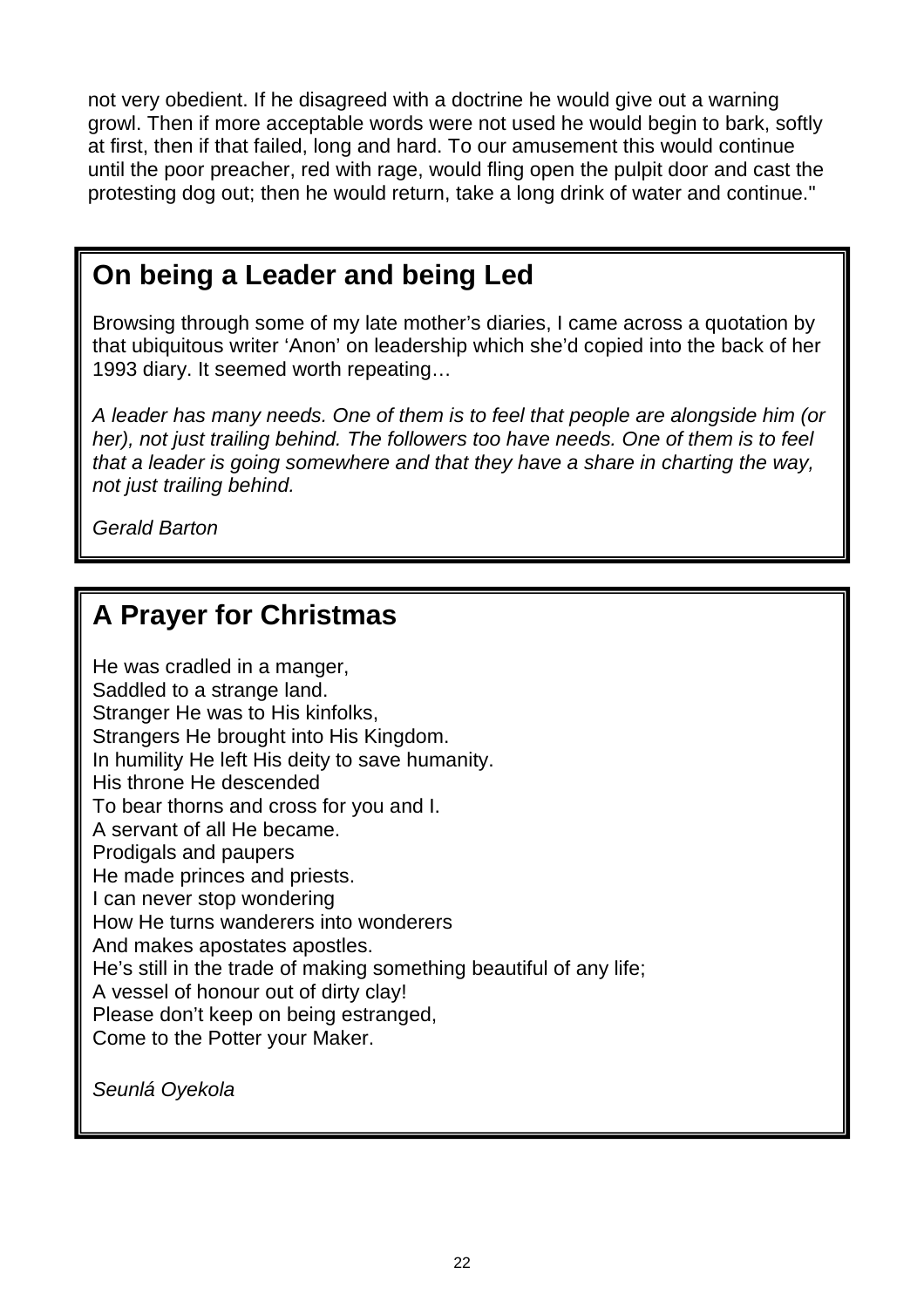## **Christmas Services around the Circuit**

| <b>Acton Hill</b>   |                          | $24th$ Dec 6.00pm<br>11.45pm<br>$25th$ Dec 10.30am<br>31 <sup>st</sup> Dec 11.30pm | <b>Children's Candlelight Service (Hinton)</b><br>Midnight Communion (Hinton)<br>Christmas Morning Worship (Hinton)<br><b>Watchnight Service (Hinton)</b><br>This is a Circuit Service to which all are<br>invited |
|---------------------|--------------------------|------------------------------------------------------------------------------------|--------------------------------------------------------------------------------------------------------------------------------------------------------------------------------------------------------------------|
| <b>Ealing Green</b> |                          | $24th$ Dec 5.00pm<br>$25th$ Dec 10.00am                                            | <b>Family Service (Smith)</b><br><b>Christmas Morning Worship (Smith)</b>                                                                                                                                          |
| <b>Greenford</b>    |                          | $24th$ Dec 4.00pm<br>11.15pm<br>$25th$ Dec 10.00am                                 | Carols around the Christmas Tree (Bennett)<br>Midnight Communion (Bennett)<br>United service at Northolt (Bennett)                                                                                                 |
| <b>Hanwell</b>      |                          | $24th$ Dec 11.30pm<br>25 <sup>th</sup> Dec 10.30am                                 | Midnight Communion (Youngson)<br>Christmas Morning Worship (Youngson)                                                                                                                                              |
| <b>Kingsdown</b>    |                          | 24th Dec 11.15pm<br>25 <sup>th</sup> Dec 11.15am                                   | Midnight Service (Dunlop)<br>Christmas Family Worship (Dunlop)                                                                                                                                                     |
| <b>King's Hall</b>  |                          | 25 <sup>th</sup> Dec 09.30am<br>12.00pm<br>31 <sup>st</sup> Dec 2.00pm             | Christmas Morning Worship (Youngson)<br>Christmas Worship (Youngson)<br>New Year's Day Worship (Zindani)                                                                                                           |
| <b>Northolt</b>     |                          | $24th$ Dec 4.00pm<br>11.15pm<br>25 <sup>th</sup> Dec 10.00am                       | United service at Greenford<br>United service at Greenford<br><b>Christmas Morning Family Service</b><br>(Bennett)                                                                                                 |
| <b>Perivale</b>     | $24th$ Dec<br>$25th$ Dec | 4.00pm<br>11.15pm<br>10.00am                                                       | United service at Greenford<br>United service at Greenford<br>United service at Northolt                                                                                                                           |
| <b>Pitshanger</b>   |                          | 25 <sup>th</sup> Dec 09.30am                                                       | Christmas Morning Worship (Dunlop)                                                                                                                                                                                 |